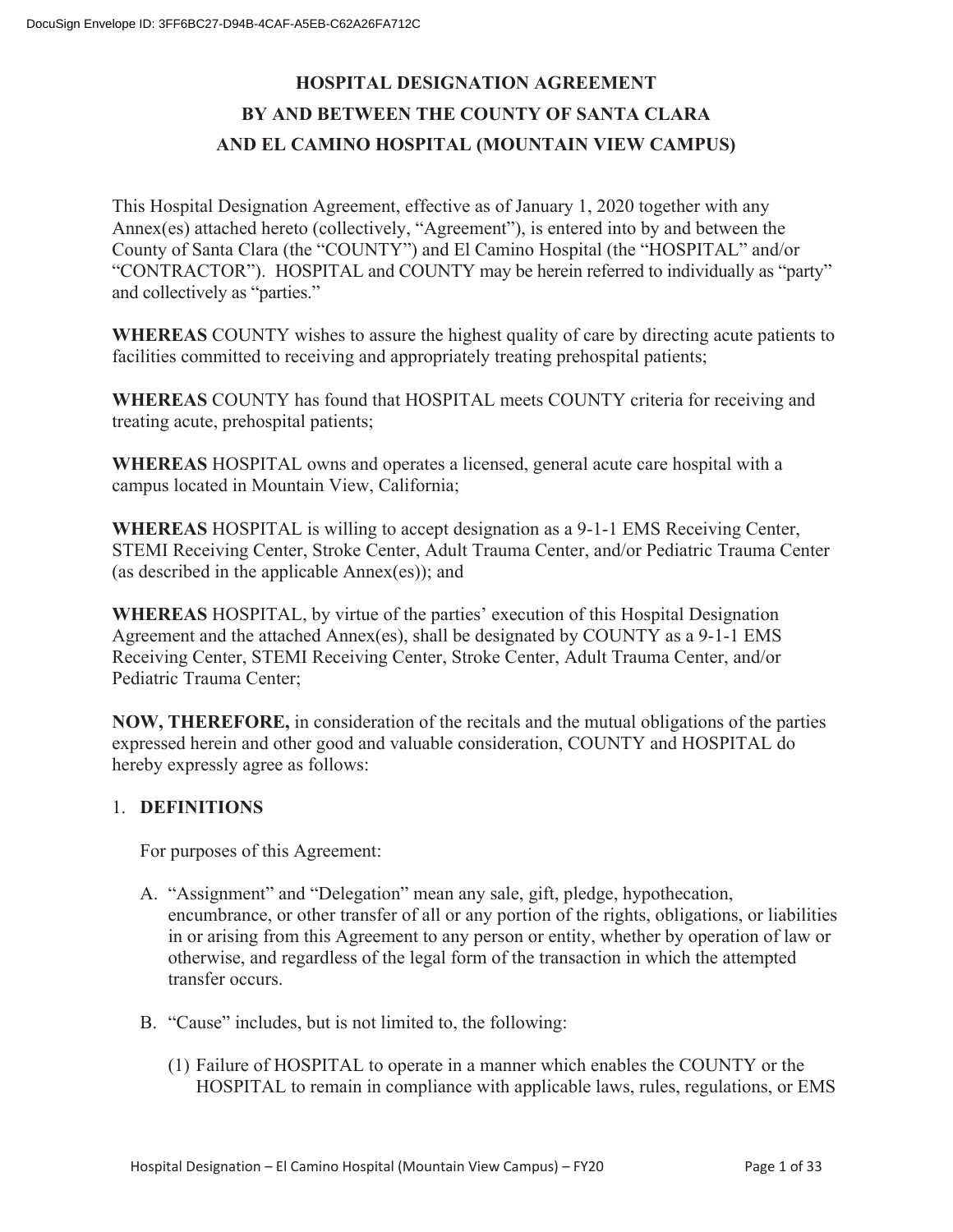Agency policies and procedures, including but not limited to the Santa Clara County Prehospital Care Manual;

- (2) Failure of HOSPITAL to provide timely physician coverage for patients transported to HOSPITAL pursuant to this Agreement, causing unnecessary risk of mortality or morbidity, as determined by COUNTY;
- (3) Any failure of performance, clinical or other, required in accordance with the Agreement and which is determined by the EMS Agency's Medical Director to constitute an endangerment to public health and safety.
- (4) Falsification of information or data supplied by HOSPITAL to COUNTY;
- (5) Acceptance by the HOSPITAL or HOSPITAL'S employees of any bribe, kickback or consideration of any kind in exchange for any consideration whatsoever, when such consideration or action on the part of the HOSPITAL or HOSPITAL'S employees could be reasonably construed as a violation of federal, state or local law.
- (6) Failure by HOSPITAL to strictly observe any provision in this Agreement;
- (7) Failure by HOSPITAL to remedy recurring malfunction, staff shortages, response delays, facility problems leading to diversion of ambulances or excessive ambulance patient offload times; and
- (8) The HOSPITAL is adjudged to be bankrupt or has a general assignment for the benefit of its creditors, or a receiver is appointed on account of HOSPITAL's insolvency.
- C. "EMS Agency" means the COUNTY's Emergency Medical Services Agency.
- D. "EMS System" means the emergency medical services system operated by the EMS Agency to provide personnel, facilities, and equipment for the effective and coordinated delivery of medical care services under emergency conditions in the COUNTY.

#### 2. **TERM**

This Hospital Designation Agreement shall be valid for a period of five years, beginning on January 1, 2020 and continuing until December 31, 2024, unless earlier terminated pursuant to this Hospital Designation Agreement. Any Annex entered into pursuant to this Hospital Designation Agreement shall be valid from the date of mutual execution of the Annex until the earliest of (1) expiration of this Hospital Designation Agreement, (2) termination of this Hospital Designation Agreement, or (3) termination of the Annex.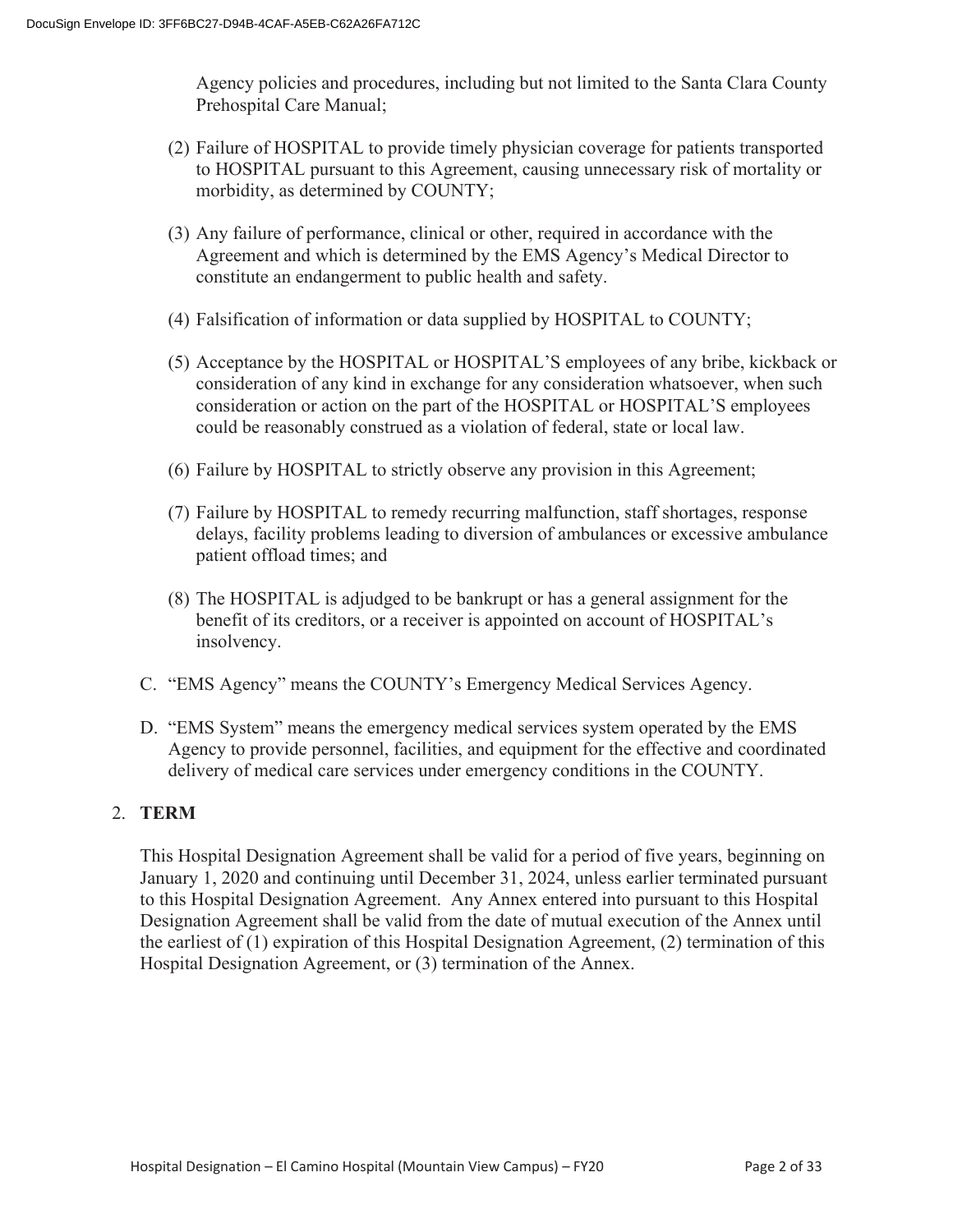## 3. **DESIGNATION FEES**

A. Amount of Fee(s)

In exchange for designation as a 9-1-1 EMS Receiving Center, STEMI Receiving Center, Stroke Center, Adult Trauma Center, and/or Pediatric Trauma Center, HOSPITAL shall pay COUNTY in accordance with the COUNTY Board of Supervisors' approved fee schedule, as may be amended by the COUNTY from time to time, together with any fee(s) identified in the attached Annex(es). The fee(s) shall be used to pay the cost to the EMS Agency of administering and evaluating the 9-1-1 EMS Receiving Center system, STEMI Receiving Center system, Stroke Center system, and/or Trauma Center system, as applicable.

B. Payment of Fee(s)

Fee(s) shall be paid in full within thirty (30) calendar days of receipt of an invoice from the COUNTY.

#### 4. **DISCLAIMER**

HOSPITAL acknowledges that COUNTY makes no representation, and does not guarantee that any patients will be delivered, directed, or diverted to HOSPITAL for care pursuant to this Agreement and cannot assure that a minimum number of patients will be delivered to HOSPITAL during the term of this Agreement.

## 5. **OBLIGATIONS OF HOSPITAL**

- A. HOSPITAL shall comply with all HOSPITAL obligations set forth in the attached Annex(es).
- B. HOSPITAL shall comply with all standards criteria identified within this Agreement, as well as all applicable EMS Agency policies and procedures, as amended from time to time, including but not limited to the Santa Clara County Prehospital Care Policy Manual.
- C. Any transfer of a patient must be in accordance with the Emergency Medical Treatment and Active Labor Act (42 U.S.C § 1395dd), the regulations promulgated thereunder, and applicable EMS Agency policies and procedures, including but not limited to the Santa Clara County Prehospital Care Policy Manual, as amended from time to time.
- D. HOSPITAL shall maintain an adequate number of physicians, surgeons, nurses, and other medical staff possessing that degree of learning and skill ordinarily possessed by medical personnel practicing in the same or similar circumstances.
- E. HOSPITAL shall provide, at HOSPITAL's sole expense, all persons, employees, supplies, equipment, and facilities needed to perform the services required under this Agreement. All such services will be performed by HOSPITAL, or under HOSPITAL's supervision by persons authorized by HOSPITAL to perform such services.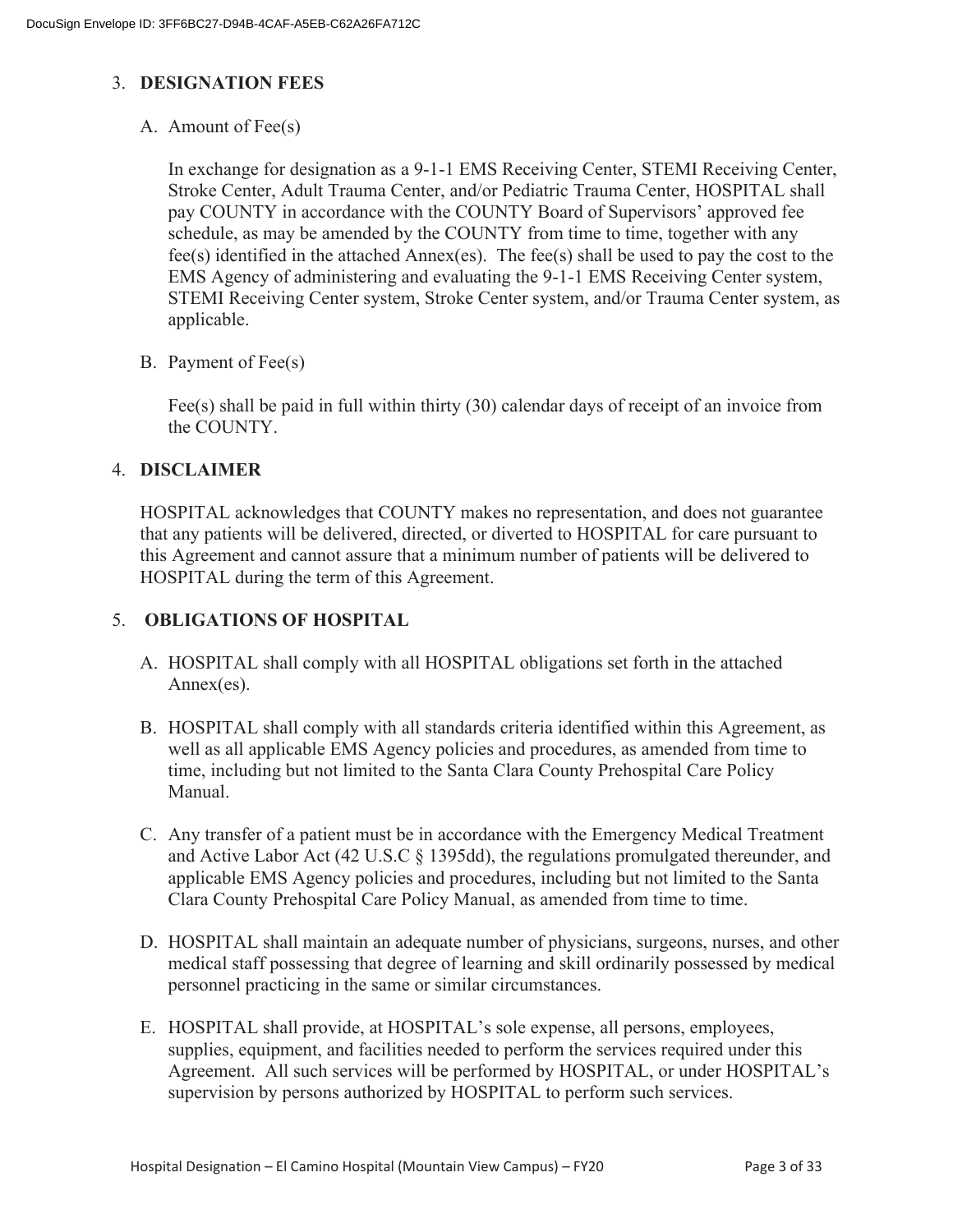- F. HOSPITAL shall immediately notify the EMS Agency of any circumstances that will prevent HOSPITAL from providing the services described in this Agreement.
- G. HOSPITAL shall comply with any EMS Agency plan of correction, regarding any identified failure to meet any standards identified in this Agreement, within the timeframes established by the EMS Agency.
- H. Required Designation as a 9-1-1 EMS Receiving Center

As a condition of obtaining and maintaining designation as a STEMI Receiving Center, Stroke Center, Adult Trauma Center, or Pediatric Trauma Center, HOSPITAL shall obtain and maintain designation as a 9-1-1 EMS Receiving Center.

- I. Licensing and Accreditation
	- (1) HOSPITAL shall possess a current California Department of Public Health license for basic or comprehensive emergency service.
	- (2) HOSPITAL shall maintain accreditation by the Joint Commission.
	- (3) HOSPITAL shall notify COUNTY within 24 hours any time that HOSPITAL becomes aware that HOSPITAL is not in compliance with any applicable federal, state, or local laws, rules, regulations, policies or procedures related to performance of services under this Agreement. Such notice shall indicate the reason(s), date(s), and time(s) for non-compliance and corrective actions that are being taken to resolve the violation. The COUNTY shall determine, in its sole and absolute discretion, whether the HOSPITAL may continue to receive patients pursuant to this Agreement during the period that corrective actions are underway.
- J. Compliance With All Laws and Regulations

HOSPITAL shall comply with all laws, codes, regulations, rules and orders applicable to its performance under this Agreement, including but not limited to applicable EMS Agency policies and procedures such as the Santa Clara County Prehospital Care Policy Manual, as amended from time to time.

- K. Data Collection/Records
	- (1) HOSPITAL shall maintain patient care, revenue, and expenditure data during the term of this Agreement and for a period of seven (7) years from the termination of this Agreement or until all claims, if any, have been resolved, whichever period is longer, or longer of otherwise required under other provisions of this Agreement. Such records shall be maintained in such a fashion as to be able to separately identify patients served pursuant to each Annex to this Agreement.
	- (2) HOSPITAL shall participate in an electronic data exchange with the EMS Agency. This data shall consist of pre-hospital patient care data coming into the hospital's electronic health record (EHR) system, as well as patient outcome data and billing data being sent back to the EMS Agency's electronic patient care record (ePCR) solution.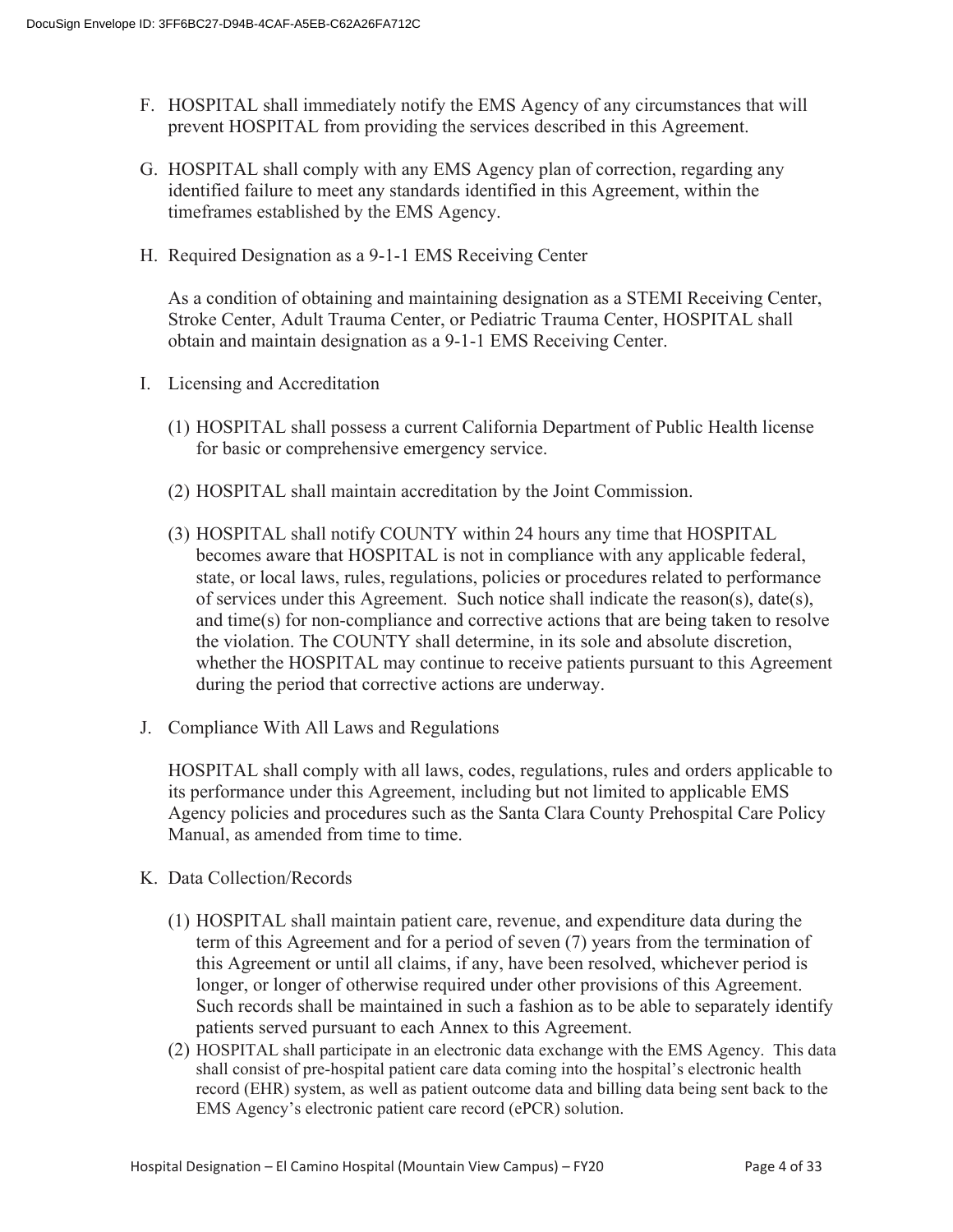- (3) HOSPITAL shall provide patient outcome data to the EMS Agency through a Hospital Information Exchange (HIE) solution if the EMS Agency adopts and implements such a solution.
- (4) HOSPITAL shall provide insurance/billing information on 9-1-1 EMS patients transported to the HOSPITAL, to the ambulance company that transported the patient to the facility at time of transport, if possible.
- (5) HOSPITAL shall participate in data collection and evaluation studies conducted by the EMS Agency, including but not limited to clinical outcomes, upon request from the EMS Agency.
- (6) HOSPITAL shall submit reports to EMS Agency quarterly or as requested.
- (7) Specific to non-trauma center hospitals: If HOSPITAL is not designated by COUNTY as a Pediatric Trauma Center or Adult Trauma Center, HOSPITAL shall submit specific outcome data quarterly for all patients who are transported by ambulance to the HOSPITAL and then admitted to the HOSPITAL with an ICD-9 (or subsequent ICD-10) injury code between 800-959.9 if they meet COUNTY's prehospital major trauma criteria. It is preferable for a non-trauma center hospital to transfer patients who meet major trauma criteria to a Pediatric Trauma Center or Adult Trauma Center, as applicable. If a non-trauma center hospital receives and admits patients who meet COUNTY's prehospital major trauma criteria, the EMS Agency may require the hospital to submit additional outcome information. This information may include but is not limited to: nature and extent of injuries, diagnostic tests performed, treatment, surgical procedures, unplanned readmissions, complications, ED and hospital disposition data, mortality rates and length of stay. These reports shall be incorporated into the Santa Clara County Trauma Registry.

## 6. **OBLIGATIONS OF COUNTY**

- A. COUNTY shall comply with all COUNTY obligations set forth in the attached Annex(es).
- B. COUNTY shall provide or cause to be provided to HOSPITAL system data related to prehospital care that COUNTY determines shall contribute to continuous quality improvement, provided, however, that this subsection shall not confer any right to HOSPITAL to receive or demand system data from COUNTY.
- C. COUNTY shall develop and promulgate medical control policies and EMS System procedures consistent with applicable federal and state statutes and regulations, and COUNTY ordinances.
- D. COUNTY shall administer and coordinate the EMS System consistent with the Emergency Medical Services System and the Prehospital Emergency Medical Care Personnel Act, codified in California Health and Safety Code Division 2.5.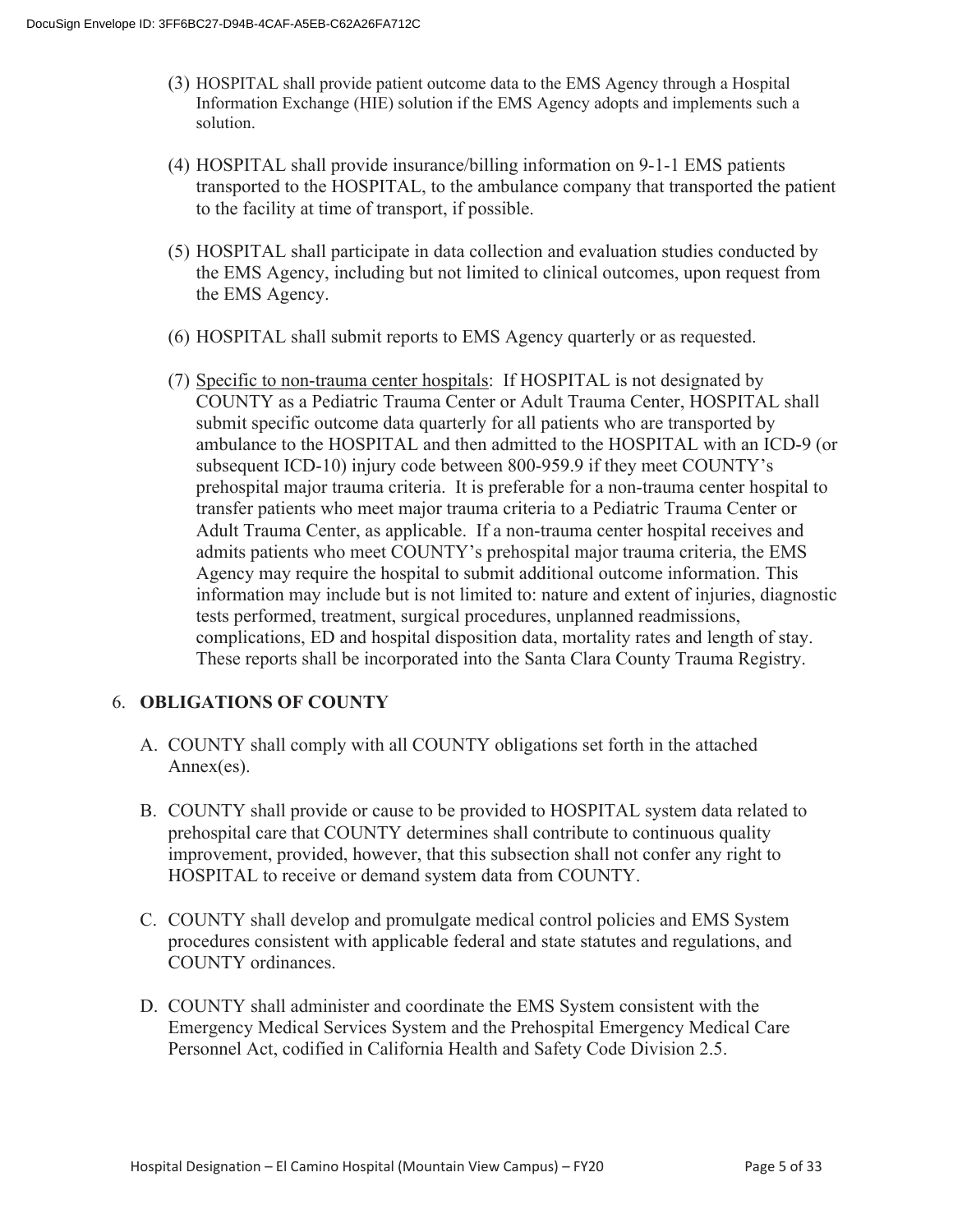- E. COUNTY shall use its best efforts to procure funding to maintain the EMS System, including actively seeking grant funding at the federal, state, and local levels.
- F. COUNTY shall provide HOSPITAL with standardized EMS System policies and/or protocols as contained in the Santa Clara County Prehospital Care Policy Manual, as may be amended from time to time.
- G. COUNTY shall develop and coordinate a comprehensive EMS data collection system, in consultation with various EMS System stakeholder committees and HOSPITAL, which includes required data elements, data analysis, report generation, and other details related to evaluating and ensuring the quality of the EMS System.
- H. COUNTY shall develop EMS policies and procedures, clinical protocols and other EMS plans based on the processes described in the EMS Policies and Procedures Manual, as may be revised from time to time by COUNTY. Whenever reasonably possible, COUNTY shall provide HOSPITAL with adequate time to plan, budget and train personnel affected by changes in EMS policies, procedures, clinical protocols or other EMS plans.
- I. COUNTY shall not be liable for any costs or expenses incurred by HOSPITAL to satisfy HOSPITAL's responsibilities under this Agreement, including any costs or expenses incurred by HOSPITAL for services provided to patients lacking the ability to pay for services.

## 7. **MUTUAL COOPERATION**

It is agreed that mutual non-competition among facilities that have entered into Hospital Designation Agreements with COUNTY, as well as their associated helicopter services, is vital to providing optimal medical care under the EMS System. In furtherance of such cooperation, HOSPITAL agrees to provide access to the helipad, if any, located at HOSPITAL to all helicopter services, to the extent necessary to triage and/or transport patients to HOSPITAL pursuant to this Agreement. HOSPITAL shall not charge helicopter services for such landing privileges.

## 8. **OWNERSHIP, PUBLICATION, REPRODUCTION AND USE OF MATERIALS**

HOSPITAL agrees to meet with all other facilities that have entered into agreements with COUNTY to provide the services described in the attached Annex(es) in order to establish guidelines concerning the publication and use of data relating to the system for providing those services and any other such facility. By way of example, if HOSPITAL has executed an Annex for designation as an Adult Trauma Center or Pediatric Trauma Center, HOSPITAL shall meet with all other Trauma Centers designated by the COUNTY in order to establish guidelines concerning the publication and use of data relating to the trauma system and any other Trauma Center. COUNTY shall note HOSPITAL's contribution of data to any materials, within such materials, that are published or issued as result of this Agreement. Each party shall note the other party's contribution of data to any materials, within such materials, published or issued as a result of this Agreement.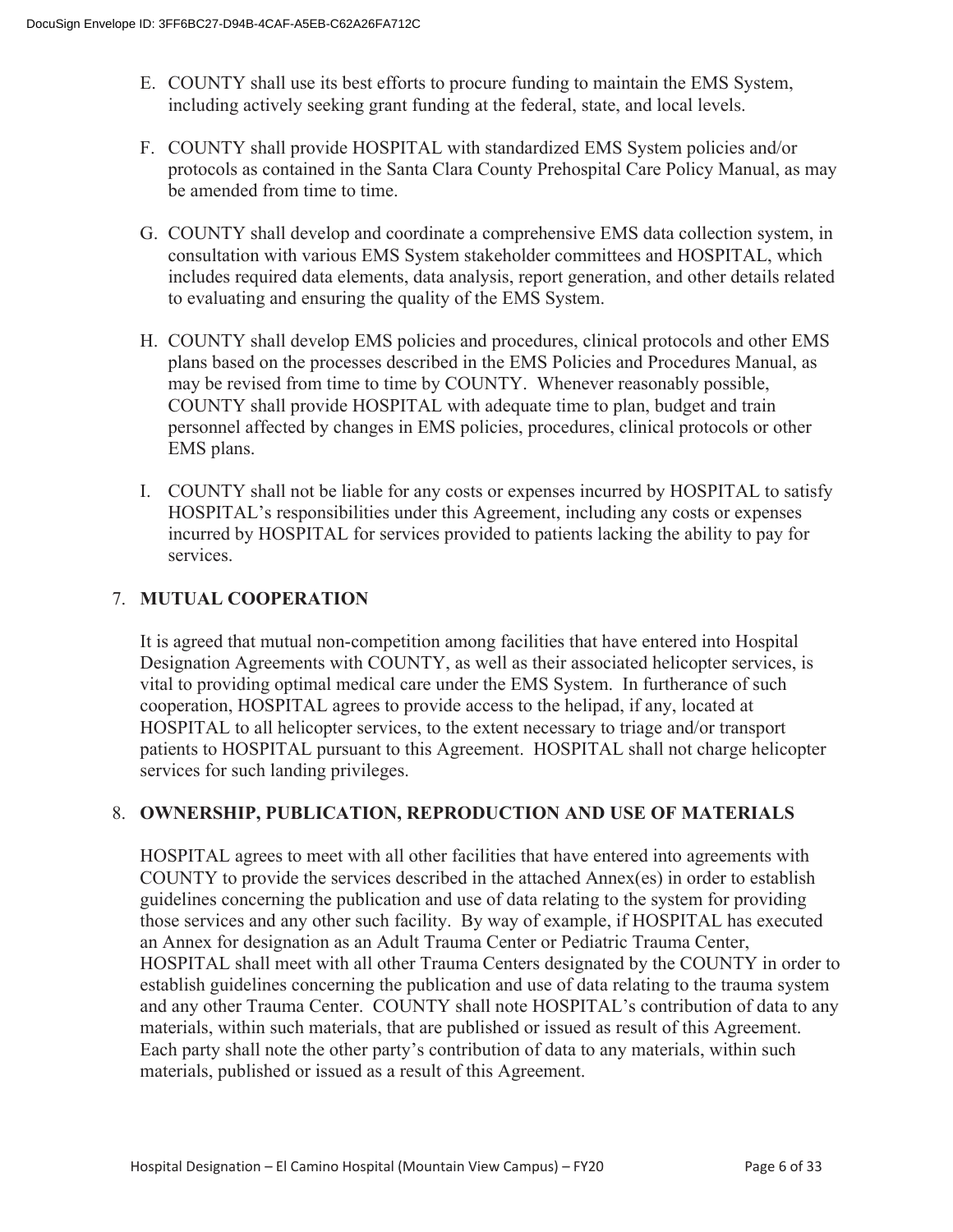## 9. **ADVERTISING, MARKETING AND INFORMATION**

Prior to publicly releasing any marketing materials primarily related to the provision of services covered under this Agreement, HOSPITAL shall provide COUNTY the opportunity to comment on and approve any such marketing materials. HOSPITAL shall not represent itself to be the EMS System, a 9-1-1 EMS Receiving Center, a Stroke Center, an Adult Trauma Center, a Pediatric Trauma Center, or a STEMI Receiving Center unless designated by the COUNTY pursuant to this Agreement.

## 10. **PERFORMANCE MONITORING**

The EMS Agency and its authorized representatives shall be entitled to monitor, assess, and evaluate HOSPITAL's performance pursuant to this Agreement. To the extent permitted by law, such monitoring, assessments, or evaluations shall include, but not be limited to, audits, inspection of premises, review of reports, review of patient records, and interviews of HOSPITAL's staff and patients. At any time during normal business hours, as often as the EMS Agency may deem necessary, and to the extent permitted by law, HOSPITAL shall make available to the EMS Agency, upon the EMS Agency's request, all of HOSPITAL's records with respect to all matters covered by this Agreement.

#### 11. **DEBARMENT**

HOSPITAL certifies that (i) employees who provide services hereunder have not been convicted of a criminal offense related to health care and that they are not listed by any federal or state agency as debarred, excluded or otherwise ineligible for participation in federal or state funded health care programs; (ii) HOSPITAL has performed an appropriate screen of these employees prior to making this certification; and (iii) it shall screen all new employees who provide services under this Agreement. HOSPITAL certifies that HOSPITAL has not been convicted of a criminal offense related to health care, nor is HOSPITAL listed by any federal or state agency as debarred, excluded or otherwise ineligible for participation in federal or state funded health care programs. HOSPITAL agrees that if any of its employees providing services under this Agreement are convicted of a crime related to health care or debarred, such employees shall be removed from any responsibility or involvement in the provision of services under this Agreement once the criminal conviction or debarment is final. HOSPITAL shall notify COUNTY of the pendency of such charges or proposed debarment or exclusion against it or against HOSPITAL's employees. HOSPITAL shall indemnify, defend and hold harmless COUNTY for any loss or damage resulting from HOSPITAL's or HOSPITAL's employees' criminal conviction, debarment or exclusion.

#### 12. **CONFLICTS OF INTEREST**

HOSPITAL acknowledges that ambulances shall be directed by EMS Agency policies and procedures. Neither HOSPITAL nor COUNTY shall exert any direct or indirect influence that would cause or contribute to the diversion of an ambulance in violation of EMS Agency policies and procedures. HOSPITAL and COUNTY shall comply with all applicable federal, state, and local conflict of interest laws and regulations.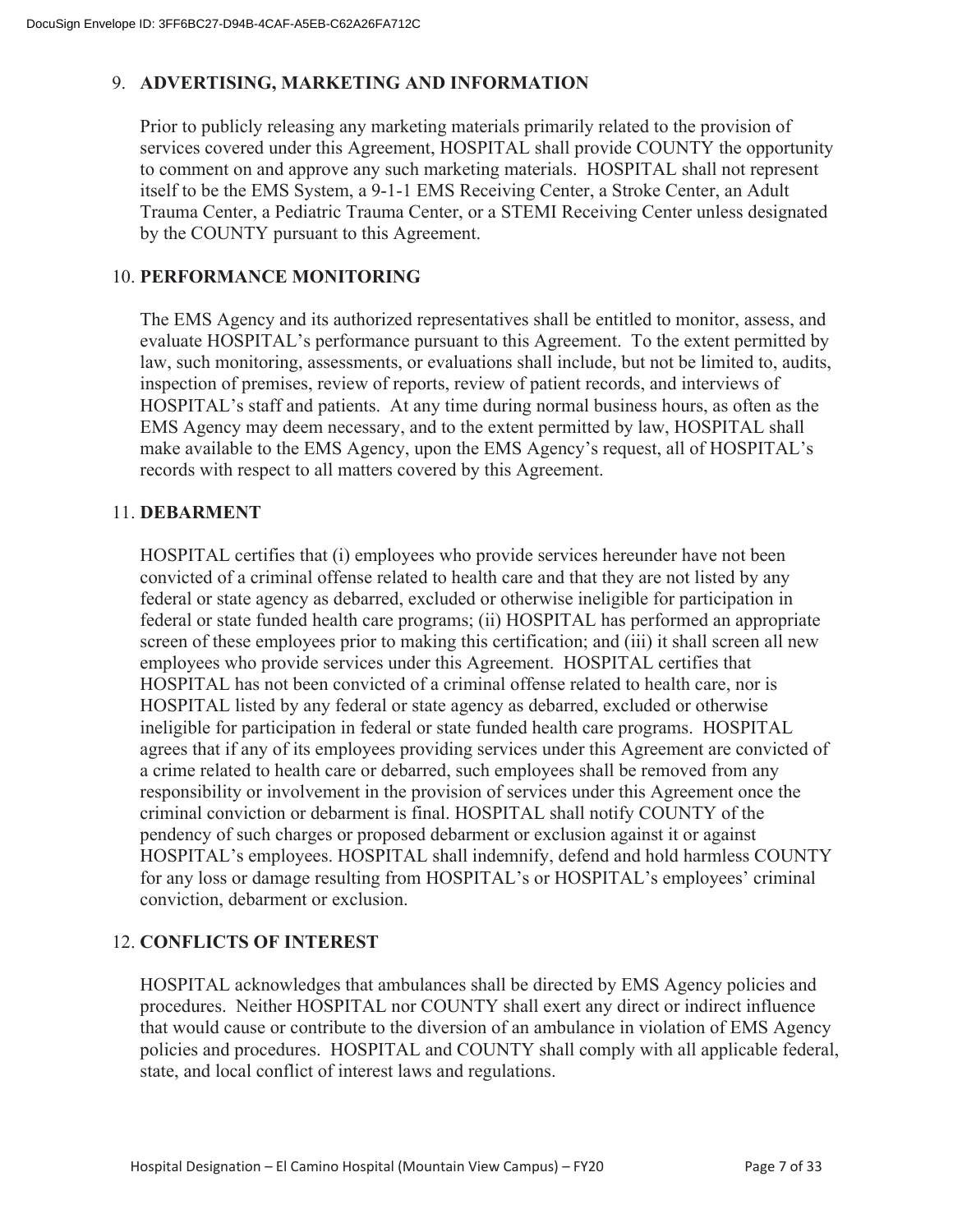#### 13. **CONFIDENTIALITY**

The parties agree to maintain the confidentiality of all patient information and records obtained in the course of providing services under this Agreement, in accordance with all applicable federal and state statutes and regulations and local ordinances. Such information shall be divulged only as provided by law. COUNTY agrees that it is a "Health Oversight Agency" under HIPAA and, therefore, a Business Associate Agreement is not necessary. Nothing in this Agreement shall require HOSPITAL to provide or disclose to COUNTY, or anyone else, the following: (a) documents generated solely in anticipation of malpractice litigation, and (b) documents by, or for the use of, any medical staff committee having the responsibility of evaluation and improvement of the quality of care rendered in the hospital.

Nothing in this Agreement shall require HOSPITAL to provide or disclose to COUNTY, or anyone else, the following: (a) documents generated solely in anticipation of malpractice litigation, and (b) documents by, or for the use of, any medical staff committee having the responsibility of evaluation and improvement of the quality of care rendered in the hospital (hereafter, "Medical Staff Committee Documents".) In the event that HOSPITAL in its discretion chooses to share Medical Staff Committee documents or the contents thereof with County, County acknowledges that such documents may be protected under California Evidence Code Section 1157 and agrees to strictly maintain the confidentiality of documents protected under Evidence Code Section 1157.

### 14. **INDEMNIFICATION AND INSURANCE**

HOSPITAL and COUNTY shall comply with the applicable indemnification and insurance provisions attached as Exhibit A.

#### 15. **DISPUTE RESOLUTION**

- A. HOSPITAL shall identify specific individuals and provide their contact information for those who are authorized to assist the EMS Agency with dispute resolution under this Agreement.
- B. HOSPITAL shall respond to written requests of the EMS Agency for information regarding any perceived dispute within five (5) business days, unless otherwise mutually agreed, following receipt of such request.
- C. HOSPITAL is encouraged to resolve normal day-to-day operational concerns directly with involved parties, such as other EMS System providers and hospitals. If a dispute is not resolved at this level, the HOSPITAL may refer the dispute to the Director of the EMS Agency for further review and action.

#### 16. **TERMINATION**

A. Termination without Cause. Either party may terminate this Agreement, either in whole or in part, for convenience at any time without penalty or liability by giving 180 days prior written notice specifying the effective date and scope of such termination.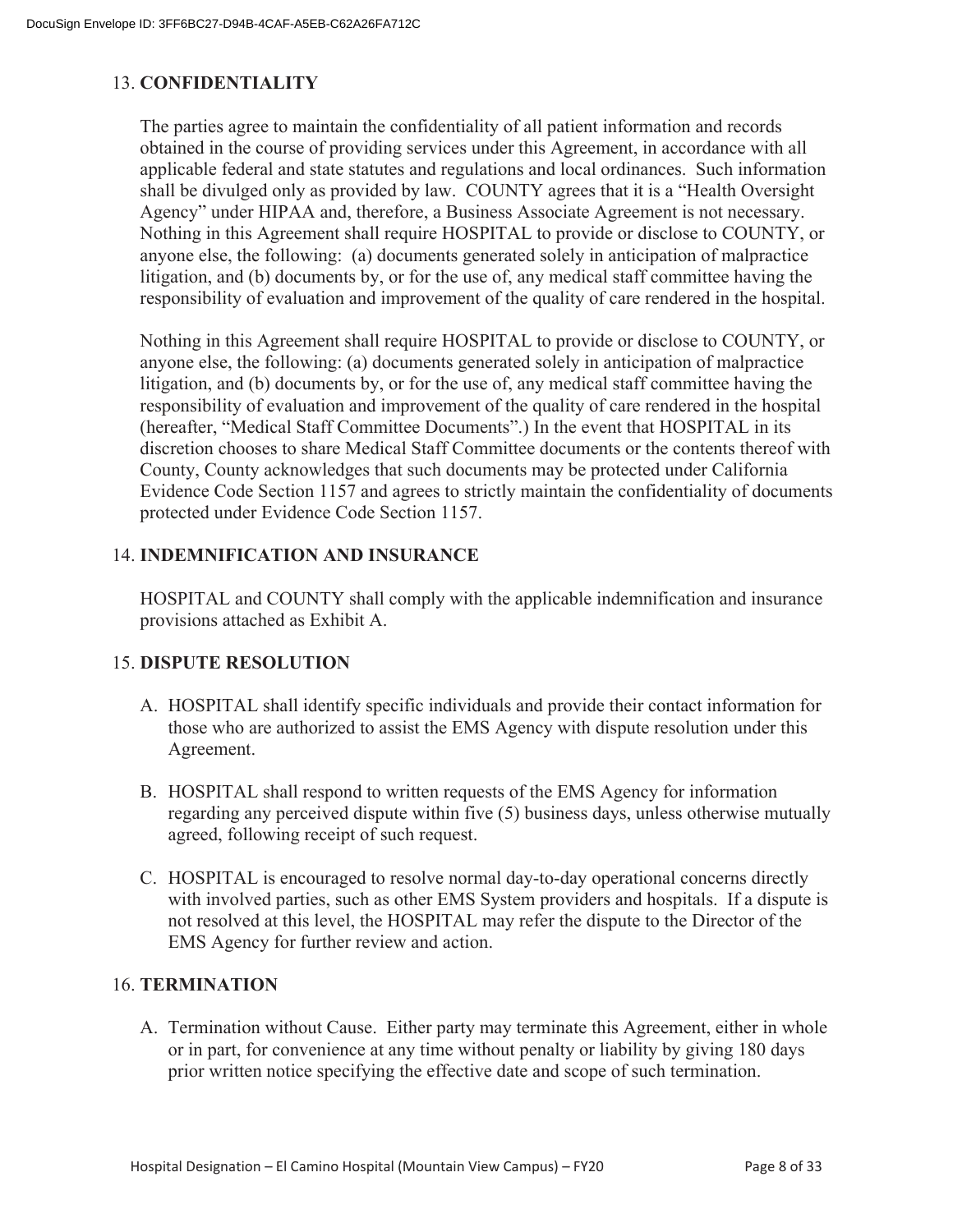- B. Termination for Cause.
	- (1) In the event of a condition or circumstance constituting Cause for termination, the COUNTY shall have all rights and remedies available at law or in equity under this Agreement, including the right to terminate this Agreement, either in whole or in part.
	- (2) If COUNTY determines that Cause exists for potential termination of this Agreement, either in whole or in part, the COUNTY shall provide reasonable notice to HOSPITAL of the Cause. HOSPITAL shall have up to thirty (30) days to either cure the default or provide evidence to the reasonable satisfaction of the COUNTY that Cause for termination does not exist. If HOSPITAL has not cured the default, or if the default cannot be reasonably cured, within the 30 day cure period, COUNTY may, at its option, decide whether to (a) give HOSPITAL additional time to cure while retaining the right to immediately terminate at any point thereafter for cause; or (b) terminate immediately for Cause.
	- (3) In the event that the COUNTY determines that the Cause for termination poses a danger to public health or safety, the COUNTY may, in its sole and absolute discretion, decide not to allow HOSPITAL to have a cure period and immediately terminate this Agreement, either in whole or in part, without penalty upon issuing either oral or written notice to HOSPITAL.
- C. Consequences of Termination. In the event of COUNTY's termination of this Agreement, either in whole or in part, the HOSPITAL shall be liable for costs, if any, incurred by the COUNTY because of HOSPITAL's default. HOSPITAL shall promptly reimburse the COUNTY for the full amount of its liability, or, at COUNTY's option, the COUNTY may offset such liability from any payment due to HOSPITAL under any contract with the COUNTY.

## 17. **BUDGETARY CONTINGENCY**

Performance and/or payment by the COUNTY pursuant to this Agreement is contingent upon the appropriation of sufficient funds by the COUNTY for services covered by this Agreement. If funding is reduced or deleted by the COUNTY for services covered by this Agreement, the COUNTY may, at its option and without penalty or liability, terminate this Agreement or offer an amendment to this Agreement indicating the reduced amount.

#### 18. **ASSIGNMENT AND DELEGATION**

HOSPITAL shall not assign any of its rights or delegate any of its duties under this Agreement, either in whole or in part, without the prior written consent of COUNTY. No Assignment or Delegation shall release HOSPITAL from any of its obligations or alter any of its obligations to be performed under the Agreement. This provision shall not be applicable to services agreements or contracts or similar arrangements usually and customarily entered into by medical facilities to obtain or arrange for professional medical services, administrative support, equipment, supplies or technical support.

#### 19. **COMPLIANCE WITH ALL LAWS, INCLUDING NONDISCRIMINATION,**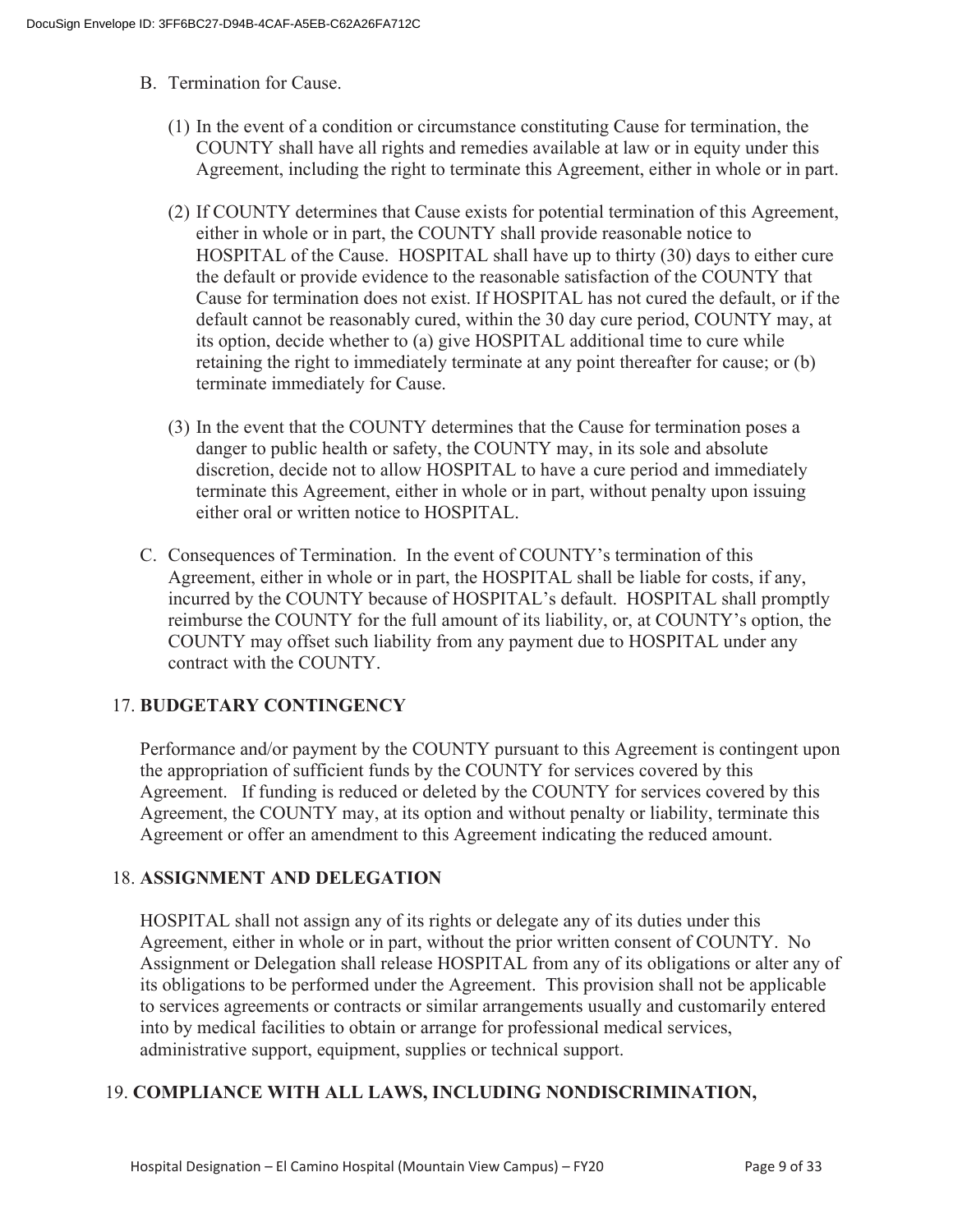## **EQUALOPPORTUNITY AND WAGE THEFT PREVENTION**

- (1) Compliance with All Laws. Contractor shall comply with all applicable Federal, State, and local laws, regulations, rules, and policies (collectively, "Laws"), including but not limited to the non-discrimination, equal opportunity, and wage and hour Laws referenced in the paragraphs below.
- (2) Compliance with Non-Discrimination and Equal Opportunity Laws: Contractor shall comply with all applicable Laws concerning nondiscrimination and equal opportunity in employment and contracting, including but not limited to the following: Santa Clara County's policies for contractors on nondiscrimination and equal opportunity; Title VII of the Civil Rights Act of 1964 as amended; Americans with Disabilities Act of 1990; the Age Discrimination in Employment Act of 1967; the Rehabilitation Act of 1973 (Sections 503 and 504); the Equal Pay Act of 1963; California Fair Employment and Housing Act (Gov. Code § 12900 et seq.); California Labor Code sections 1101, 1102, and 1197.5; and the Genetic Information Nondiscrimination Act of 2008. In addition to the foregoing, Contractor shall not discriminate against any subcontractor, employee, or applicant for employment because of age, race, color, national origin, ancestry, religion, sex, gender identity, gender expression, sexual orientation, mental disability, physical disability, medical condition, political belief, organizational affiliation, or marital status in the recruitment, selection for training (including but not limited to apprenticeship), hiring, employment, assignment, promotion, layoff, rates of pay or other forms of compensation. Nor shall Contractor discriminate in the provision of services provided under this contract because of age, race, color, national origin, ancestry, religion, sex, gender identity, gender expression, sexual orientation, mental disability, physical disability, medical condition, political beliefs, organizational affiliations, or marital status.
- (3) Compliance with Wage and Hour Laws: Contractor shall comply with all applicable wage and hour Laws, which may include but are not limited to, the Federal Fair Labor Standards Act, the California Labor Code, and, if applicable, any local minimum wage, prevailing wage, or living wage Laws.
- (4) Definitions: For purposes of this section, the following definitions shall apply. A "Final Judgment" shall mean a judgment, decision, determination, or order (a) which is issued by a court of law, an investigatory government agency authorized by law to enforce an applicable Law, an arbiter, or arbitration panel and (b) for which all appeals have been exhausted or the time period to appeal has expired. For pay equity Laws, relevant investigatory government agencies include the federal Equal Employment Opportunity Commission, the California Division of Labor Standards Enforcement, and the California Department of Fair Employment and Housing. Violation of a pay equity Law shall mean unlawful discrimination in compensation on the basis of an individual's sex, gender, gender identity, gender expression, sexual orientation, race, color, ethnicity, or national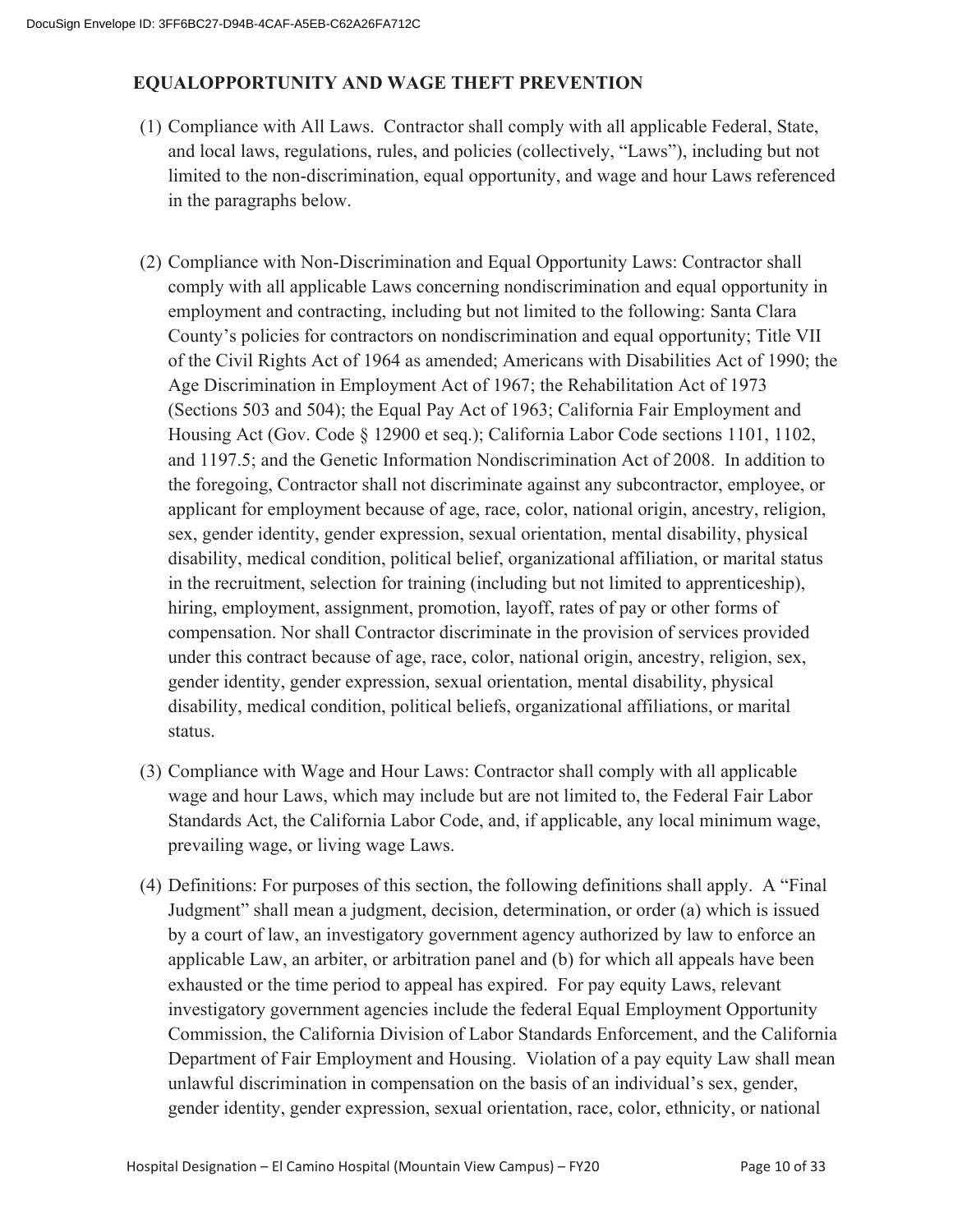origin under Title VII of the Civil Rights Act of 1964 as amended, the Equal Pay Act of 1963, California Fair Employment and Housing Act, or California Labor Code section 1197.5, as applicable. For wage and hour Laws, relevant investigatory government agencies include the federal Department of Labor, the California Division of Labor Standards Enforcement, and the City of San Jose's Office of Equality Assurance.

- (5) Prior Judgments, Decisions or Orders against Contractor: By signing this Agreement, Contractor affirms that it has disclosed any final judgments that (A) were issued in the five years prior to executing this Agreement by a court, an investigatory government agency, arbiter, or arbitration panel and (B) found that Contractor violated an applicable wage and hour law or pay equity law. Contractor further affirms that it has satisfied and complied with – or has reached Agreement with the County regarding the manner in which it will satisfy – any such final judgments.
- (6) Violations of Wage and Hour Laws or Pay Equity Laws During Term of Contract: If at any time during the term of this Agreement, Contractor receives a Final Judgment rendered against it for violation of an applicable wage and hour Law or pay equity Law, then Contractor shall promptly satisfy and comply with any such Final Judgment. Contractor shall inform the Office of the County Executive-Office of Countywide Contracting Management (OCCM) of any relevant Final Judgment against it within 30 days of the Final Judgment becoming final or of learning of the Final Judgment, whichever is later. Contractor shall also provide any documentary evidence of compliance with the Final Judgment within 5 days of satisfying the Final Judgment. Any notice required by this paragraph shall be addressed to the Office of the County Executive-OCCM at 70 W. Hedding Street, East Wing, 11th Floor, San José, CA 95110. Notice provisions in this paragraph are separate from any other notice provisions in this Agreement and, accordingly, only notice provided to the Office of the County Executive-OCCM satisfies the notice requirements in this paragraph.
- (7) Access to Records Concerning Compliance with Pay Equity Laws: In addition to and notwithstanding any other provision of this Agreement concerning access to Contractor's records, Contractor shall permit the County and/or its authorized representatives to audit and review records related to compliance with applicable pay equity Laws. Upon the County's request, Contractor shall provide the County with access to any and all facilities and records, including but not limited to financial and employee records, that are related to the purpose of this Section, except where prohibited by federal or state laws, regulations or rules. County's access to such records and facilities shall be permitted at any time during Contractor's normal business hours upon no less than 10 business days' advance notice.
- (8) Pay Equity Notification: Contractor shall (1) at least once in the first year of this Agreement and annually thereafter, provide each of its employees working in California and each person applying to Contractor for a job in California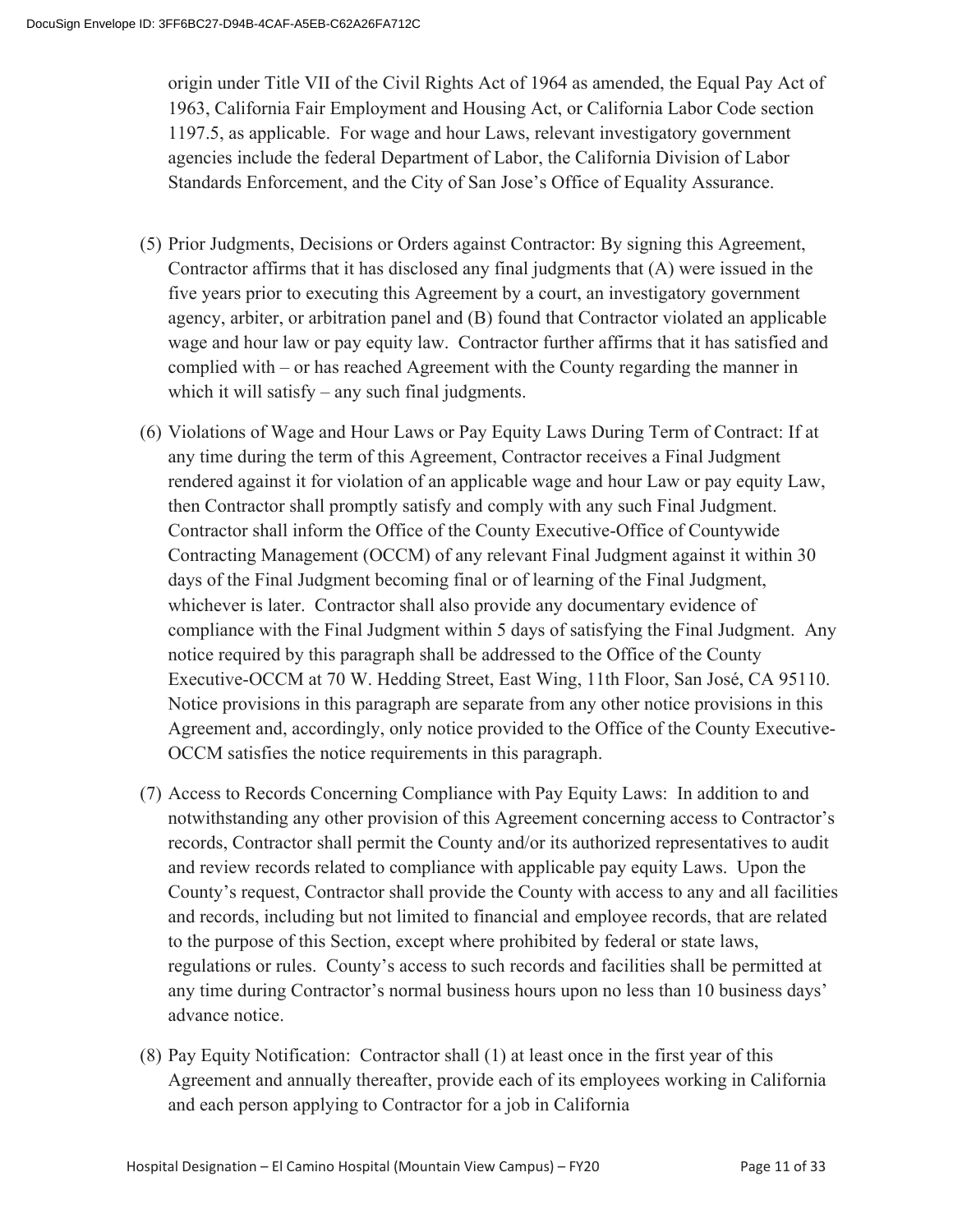(collectively, "Employees and Job Applicants") with an electronic or paper copy of all applicable pay equity Laws or (2) throughout the term of this Agreement, continuously post an electronic copy of all applicable pay equity Laws in conspicuous places accessible to all of Contractor's Employees and Job Applicants.

- (9) Material Breach: Failure to comply with any part of this Section shall constitute a material breach of this Agreement. In the event of such a breach, the County may, in its discretion, exercise any or all remedies available under this Agreement and at law. County may, among other things, take any or all of the following actions:
	- (i) Suspend or terminate any or all parts of this Agreement.
	- (ii) Withhold payment to Contractor until full satisfaction of a Final Judgment concerning violation of an applicable wage and hour Law or pay equity Law.
	- (iii) Offer Contractor an opportunity to cure the breach.

(10) Subcontractors: Contractor shall impose all of the requirements set forth in this Section on any subcontractors permitted to perform work under this Agreement. This includes ensuring that any subcontractor receiving a Final Judgment for violation of an applicable Law promptly satisfies and complies with such Final Judgment.

## 20. **ENTIRE AGREEMENT**

 This Agreement contains the entire agreement between the parties relating to the rights granted and the obligations assumed by the parties with respect to the subject matter hereof. This Agreement supersedes all prior and contemporaneous agreements, either oral or in writing, with respect to the subject matter hereof.

## 21. **NO THIRD PARTY RIGHTS**

No provision in this Agreement shall be construed to confer any rights to any third person or entity.

## 22. **INDEPENDENT PROVIDER STATUS**

This Agreement is not intended, and shall not be construed, to create the relationship of agent, servant, employee, partnership, joint venture, or association, between either party to this Agreement. HOSPITAL understands and agrees that all HOSPITAL employees rendering prehospital emergency medical care services under this Agreement are, for purposes of Workers' Compensation liability, employees solely of the HOSPITAL and not of COUNTY.

## 23. **SEVERABILITY**

Should any part of this Agreement be held to be invalid, illegal, or unenforceable in any respect, such invalidity, illegality, or unenforceability shall not affect the validity of the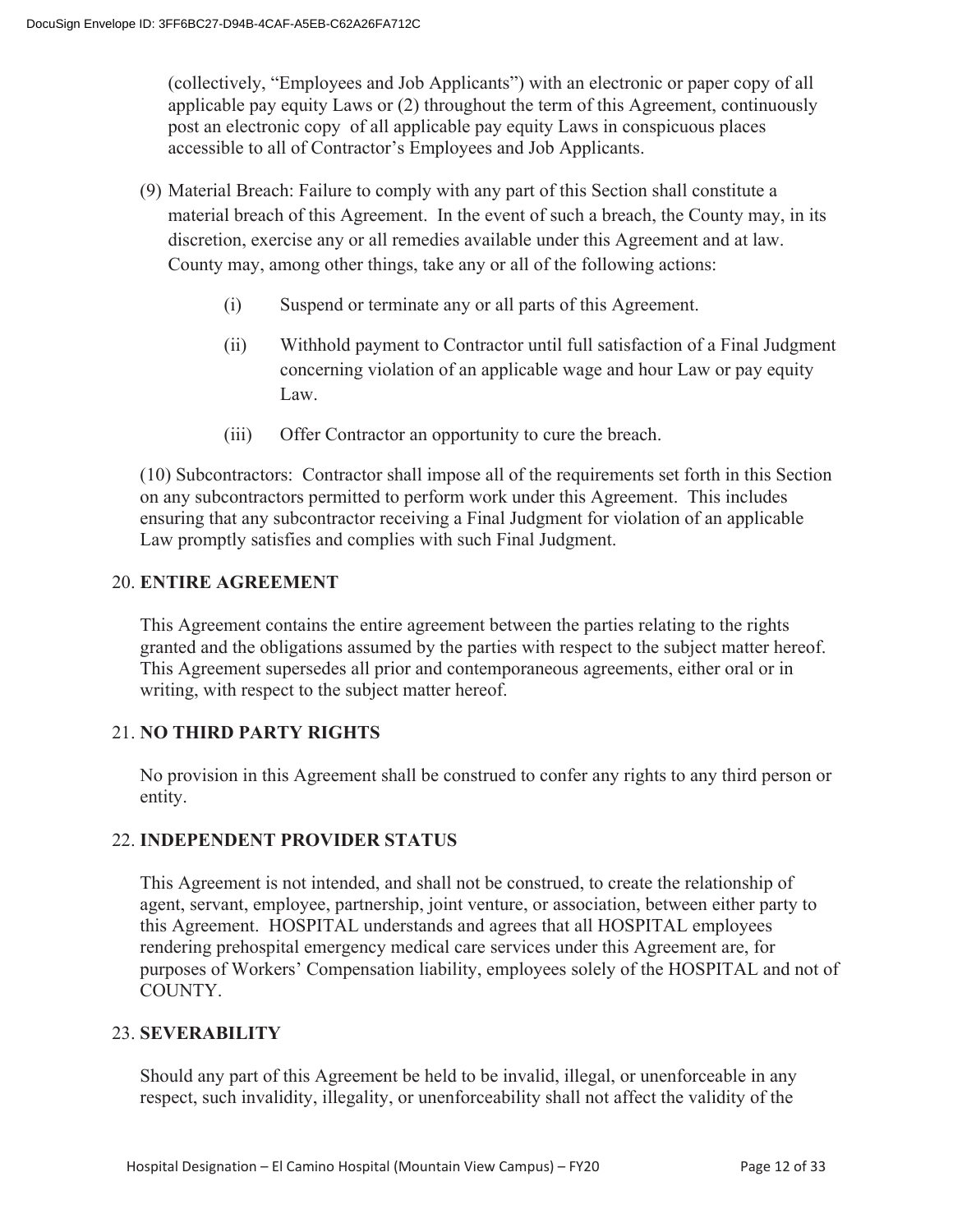remainder of the contract which shall continue in full force and effect, provided that such remainder can, absent the excised portion, be reasonably interpreted to give the effect to the intentions of the parties.

#### 24. **GOVERNING LAW; VENUE**

This Agreement has been executed and delivered in, and shall be construed and enforced in accordance with, the laws of the State of California. Proper venue for legal action regarding this Agreement shall be in the County of Santa Clara.

#### 25. **WAIVER**

No delay or failure to require performance of any provision of this Agreement shall constitute a waiver of that provision as to that or any other instance. Any waiver granted by a party must be in writing and shall apply to the specific instance expressly stated.

#### 26. **NOTICES**

Any and all notices required, permitted, or desired to be given hereunder by one party to the other shall be in writing and shall be delivered to the other party personally or by United States mail, certified or registered, postage prepaid, return receipt requested, to the parties at the following addresses and to the attention of the person named.

The EMS Agency Director shall have the authority to issue all notices which are required or permitted by COUNTY hereunder. Addresses and persons to be notified may be changed by one party by giving at least ten (10) calendar days prior written notice thereof to the other.

Notices to COUNTY shall be addressed as follows:

EMS Agency Director County of Santa Clara Emergency Medical Services Agency 700 Empey Way San Jose, CA 95128

Notices to HOSPITAL shall be addressed as follows:

Attn: Legal Department El Camino Hospital 2500 Grant Road Mountain View, CA 94040

#### 27. **COUNTY NO-SMOKING POLICY**

HOSPITAL and its employees, agents and subcontractors, shall comply with the COUNTY's No-Smoking Policy, as set forth in the Board of Supervisors Policy Manual section 3.47 (as amended from time to time), which prohibits smoking: (1) at the Santa Clara Valley Medical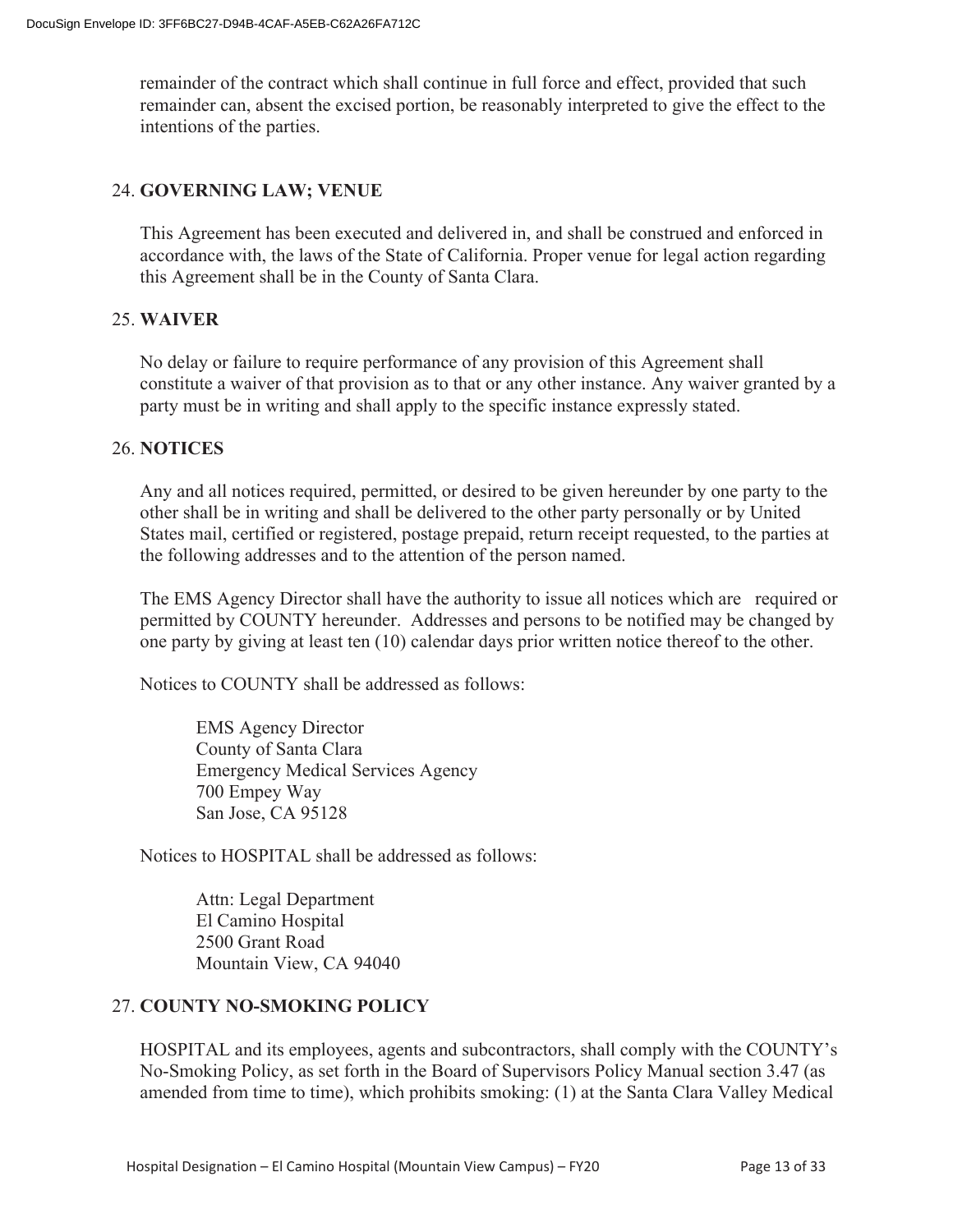Center Campus and all COUNTY-owned and operated health facilities, (2) within 30 feet surrounding COUNTY-owned buildings and leased buildings where the COUNTY is the sole occupant, and (3) in all COUNTY vehicles.

#### 28. **COUNTERPARTS**

This Agreement may be executed in one or more counterparts, each of which shall be considered an original, but all of which together shall constitute one and the same instrument.

IN WITNESS WHEREOF, this Agreement is entered into by the parties.

| CObellsigned by:                                                                                  |                                             | <b>HOSPITAL</b>              |                                      |
|---------------------------------------------------------------------------------------------------|---------------------------------------------|------------------------------|--------------------------------------|
|                                                                                                   | 2/11/2020                                   |                              | 2/9/2020                             |
| Theresa Theorius                                                                                  |                                             | Cheryl Reinking              |                                      |
| <b>Theresa G. Therilus</b>                                                                        | <b>Date</b>                                 |                              | Cheryl Reinking, RN, MS, NEA-BC Date |
| Interim Director of Procurement                                                                   |                                             | <b>Chief Nursing Officer</b> |                                      |
| <b>Procurement Department</b>                                                                     |                                             |                              |                                      |
| <b>Approved BY:</b>                                                                               |                                             |                              |                                      |
| -DocuSigned by:<br>Jackie Lowther                                                                 | 2/10/2020                                   |                              |                                      |
| 3B1CAB11C65147B.<br>Jackie Lowther, RN, Director Date<br><b>Emergency Medical Services Agency</b> |                                             |                              |                                      |
| <b>Approved BY:</b><br>-DocuSigned by:                                                            |                                             |                              |                                      |
| Rene Santiago                                                                                     | 2/10/2020                                   |                              |                                      |
| Kene G. Santiago                                                                                  | <b>Date</b>                                 |                              |                                      |
| Deputy County Executive                                                                           |                                             |                              |                                      |
| County of Santa Clara Health System                                                               |                                             |                              |                                      |
| <b>Approved BY:</b><br>-DocuSigned by:                                                            |                                             |                              |                                      |
| Jolur Cookiriliam                                                                                 | 2/10/2020                                   |                              |                                      |
| -C86CC078205C43A<br>John Cookinham.                                                               | Date                                        |                              |                                      |
| Chief Financial Officer                                                                           |                                             |                              |                                      |
| County of Santa Clara Health System                                                               |                                             |                              |                                      |
| -DocuSigned by:                                                                                   | APPROVED AS TO FORM AND LEGALITY BY:        |                              |                                      |
| Wesley Dodd                                                                                       | 2/10/2020                                   |                              |                                      |
| Wesley Dodd Wesley                                                                                | <b>Date</b>                                 |                              |                                      |
| Deputy County Counsel                                                                             |                                             |                              |                                      |
| <b>Attachments</b>                                                                                |                                             |                              |                                      |
| Exhibit A:                                                                                        | Indemnification and Insurance               |                              |                                      |
| Annex A:                                                                                          | Designation as a 9-1-1 EMS Receiving Center |                              |                                      |

Annex B: Designation as a Stroke Center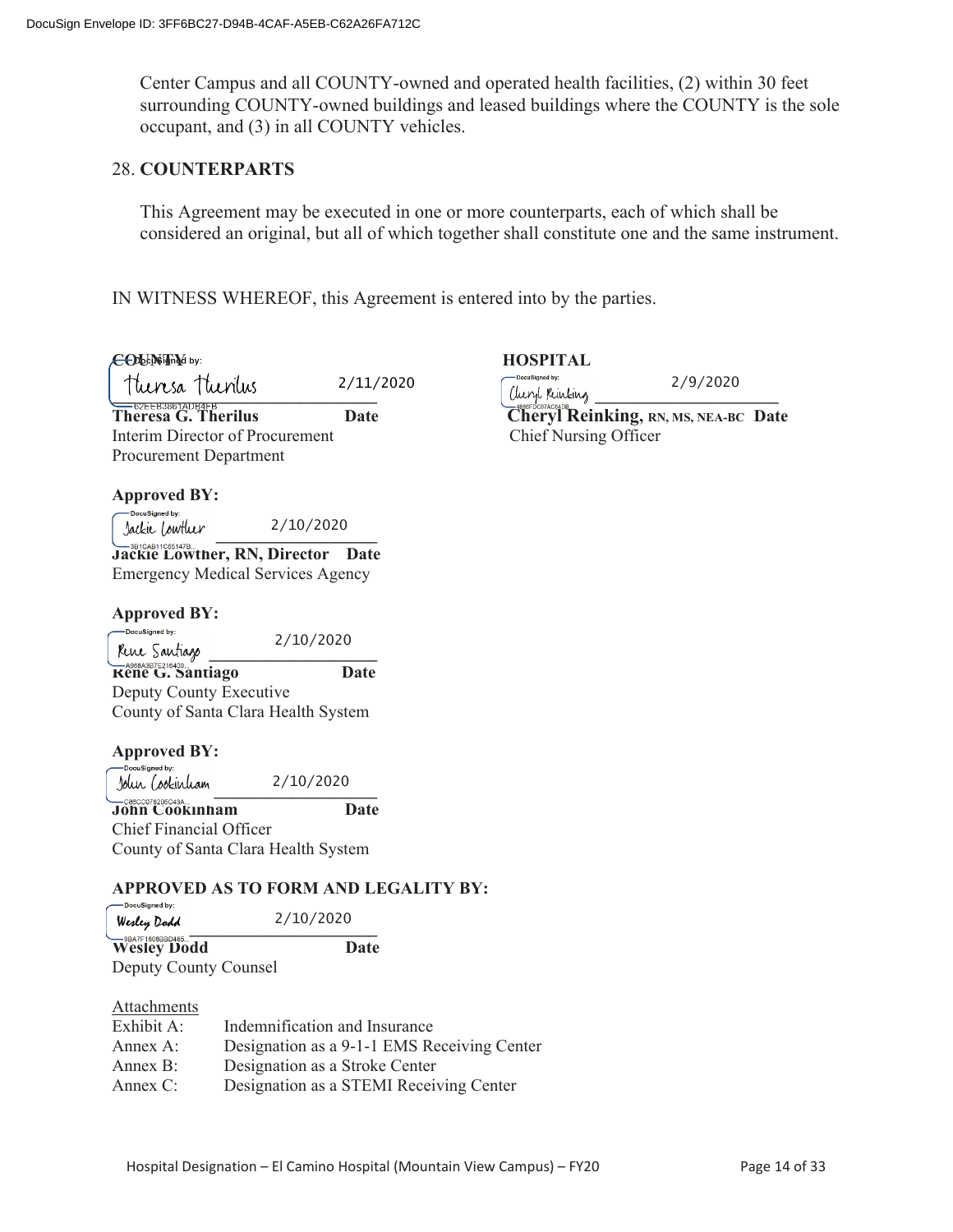#### **EXIHBIT A Indemnification and Insurance**  (modified 12/2019)

#### Indemnity

Each of the parties shall indemnify, defend, and hold the other party, their officers, board members, employees and agents, harmless from any claim, expense or cost, damage or liability imposed for injury occurring by reason of the negligent acts or omissions or willful misconduct of the indemnifying party, its officers, board members, employees or agents, under or in connection with or arising out of any work, authority or services provided by such party under this Agreement.

#### Insurance

Without limiting the Contractor's indemnification of the County, the Contractor shall provide and maintain at its own expense, during the term of this Agreement, or as may be further required herein, the following insurance coverages and provisions:

#### A. Evidence of Coverage

 Prior to commencement of this Agreement, the Contractor shall provide a Certificate of Insurance certifying that coverage as required herein has been obtained. Individual endorsements executed by the insurance carrier shall accompany the certificate. In addition, a certified copy of the policy or policies shall be provided by the Contractor upon request.

 This verification of coverage shall be sent to the requesting County department, unless otherwise directed. The Contractor shall not receive a Notice to Proceed with the work under the Agreement until it has obtained all insurance required and such insurance has been approved by the County. This approval of insurance shall neither relieve nor decrease the liability of the Contractor.

#### B. Qualifying Insurers

 All coverages, except surety, shall be issued by companies which hold a current policy holder's alphabetic and financial size category rating of not less than A- V, according to the current Best's Key Rating Guide or a company of equal financial stability that is approved by the County's Insurance Manager.

#### C. Notice of Cancellation

All coverage as required herein shall not be canceled or changed so as to no longer meet the specified County insurance requirements without 30 days' prior written notice of such cancellation or change being delivered to the County of Santa Clara or their designated agent.

#### D. Insurance Required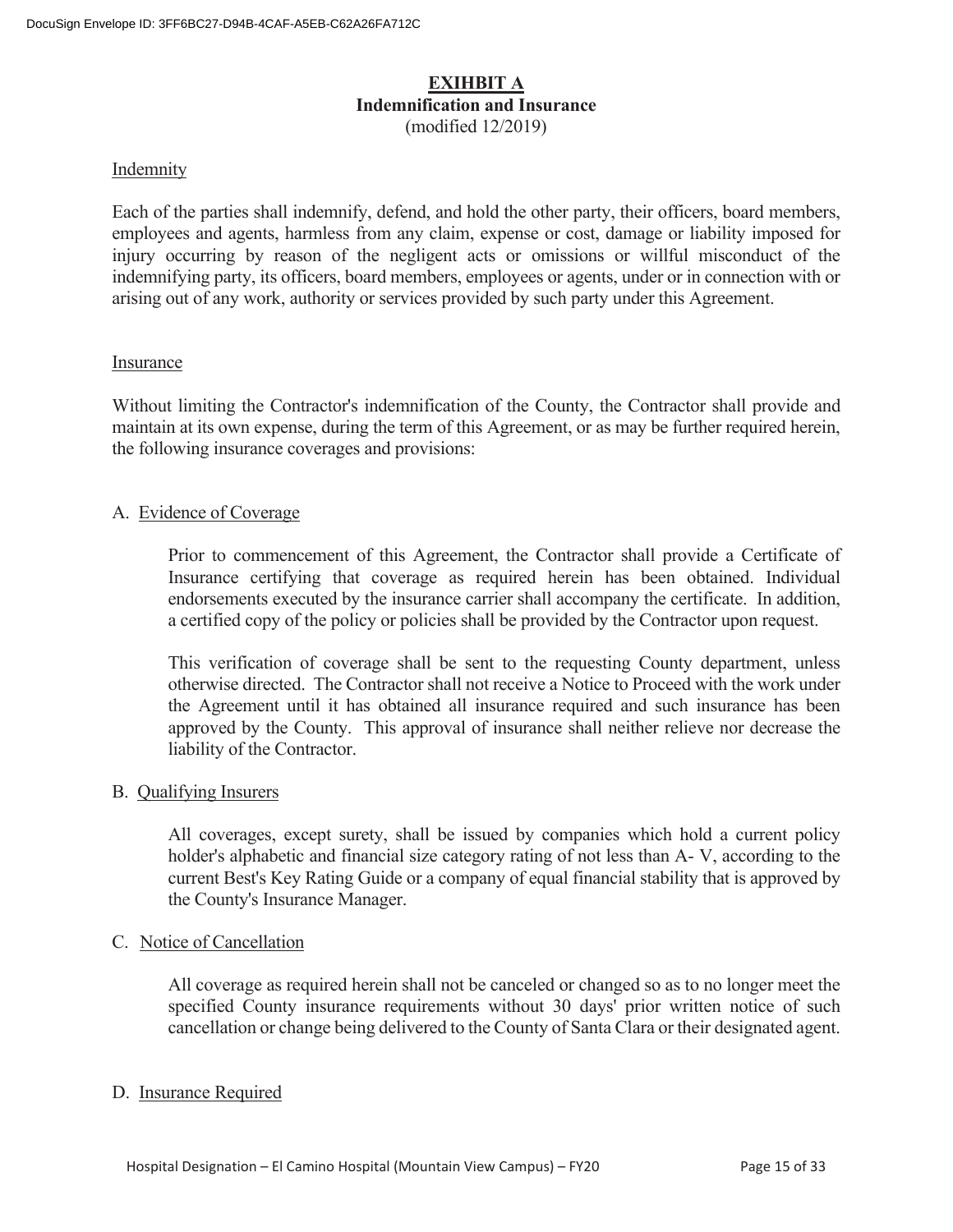- 1. Commercial General Liability Insurance for bodily injury (including death) and property damage which provides limits as follows:
	- a. Each occurrence \$5,000,000
	- b. General aggregate \$5,000,000
	- c. Personal Injury \$5,000,000
	- d. Products/Completed Operations aggregate \$5,000,000
- 2. General liability coverage shall include:
	- a. Premises and Operations
	- b. Personal Injury liability
	- c. Products/Completed
	- d. Contractual liability, expressly including liability assumed under this Agreement
	- e. Severability of interest
- 3. General liability coverage shall include the following endorsement, a copy of which shall be provided to the County:

#### **Additional Insured Endorsement,** which shall read:

 "County of Santa Clara, and members of the Board of Supervisors of the County of Santa Clara, and the officers, agents, and employees of the County of Santa Clara, individually and collectively, as additional insureds."

 Insurance afforded by the additional insured endorsement shall apply as primary insurance, and other insurance maintained by the County of Santa Clara, its officers, agents, and employees shall be excess only and not contributing with insurance provided under this policy. Public Entities may also be added to the additional insured endorsement as applicable and the contractor shall be notified by the contracting department of these requirements.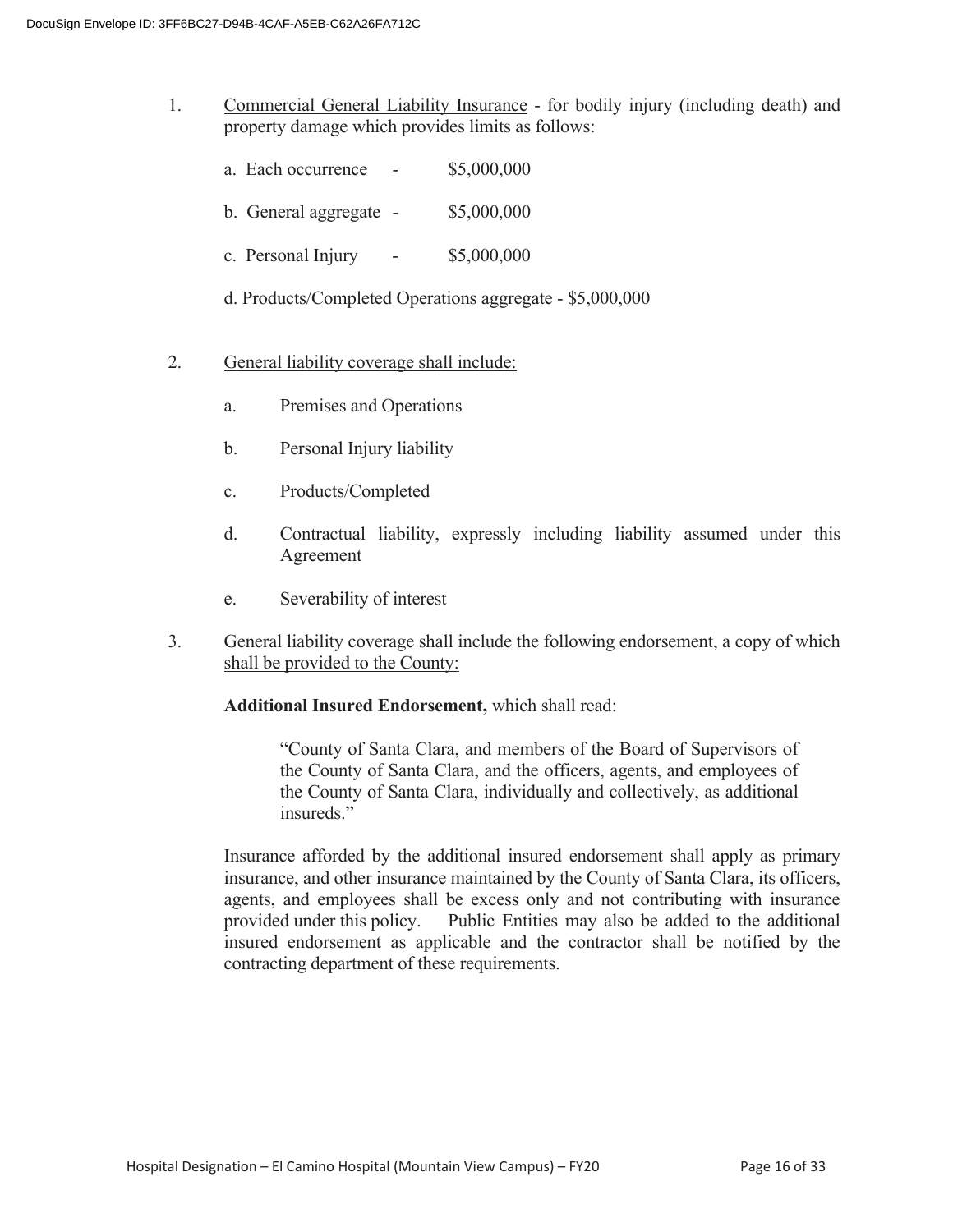#### 4. Automobile Liability Insurance

 For bodily injury (including death) and property damage which provides total limits of not less than one million dollars (\$1,000,000) combined single limit per occurrence applicable to owned, non-owned and hired vehicles.

- 5. Workers' Compensation and Employer's Liability Insurance
	- a. Statutory California Workers' Compensation coverage including broad form all-states coverage.
	- b. Employer's Liability coverage for not less than one million dollars (\$1,000,000) per occurrence.
- 6. Medical Malpractice Liability Insurance
	- a. Coverage shall be in an amount of not less than five million dollars (\$5,000,000) per occurrence and ten million dollars (\$10,000,000) aggregate.
	- b. If coverage contains a deductible or self-retention, it shall not be greater than fifty thousand dollars (\$50,000) per occurrence/event.
	- c. Coverage as required herein shall be maintained for a minimum of two years following termination or completion of this Agreement.
- 7. Claims Made Coverage

 If coverage is written on a claims made basis, the Certificate of Insurance shall clearly state so. In addition to coverage requirements above, such policy shall provide that:

- a. Policy retroactive date coincides with or precedes the Contractor's start of work (including subsequent policies purchased as renewals or replacements).
- b. Policy allows for reporting of circumstances or incidents that might give rise to future claims.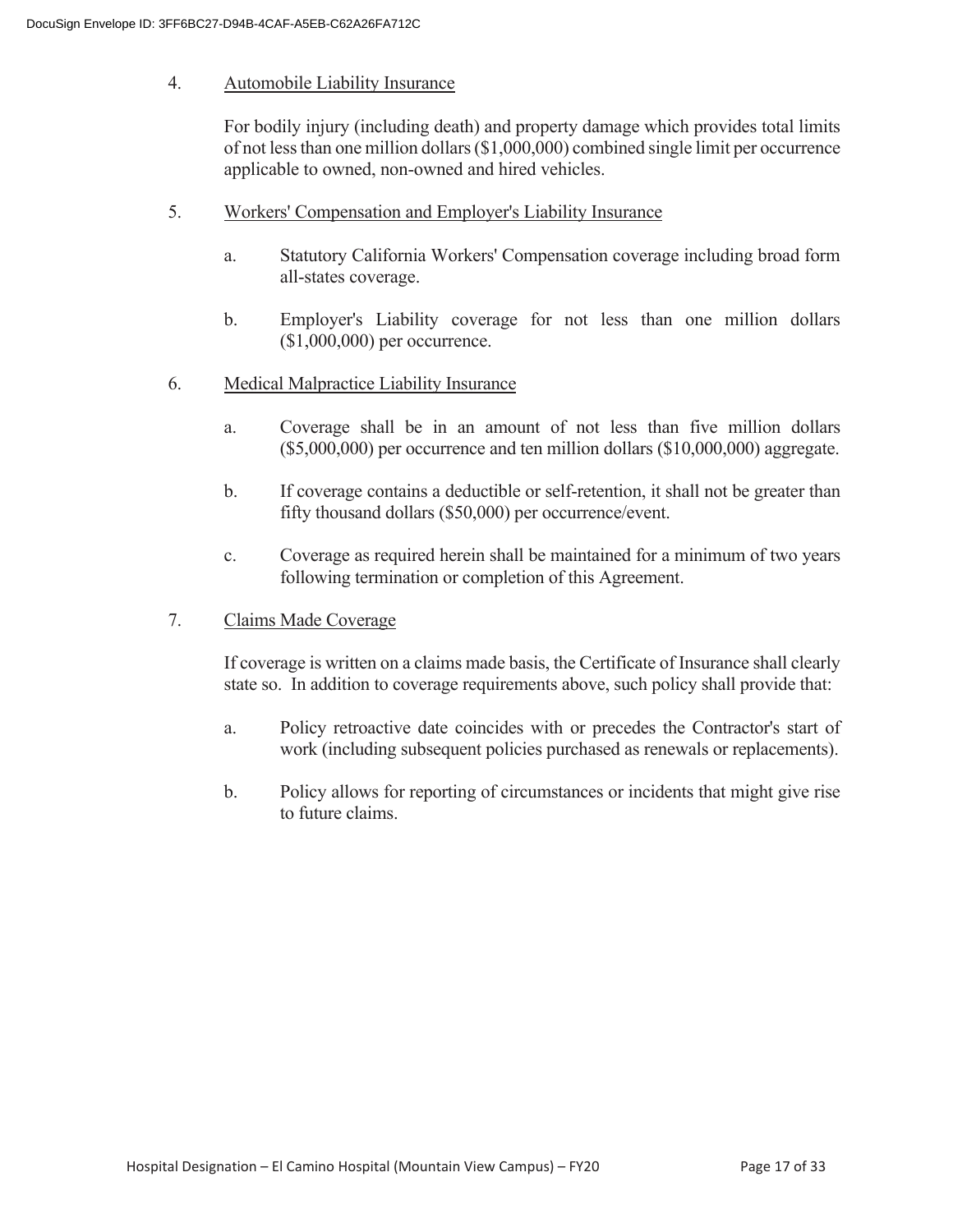#### E. Special Provisions

The following provisions shall apply to this Agreement:

- 1. The foregoing requirements as to the types and limits of insurance coverage to be maintained by the Contractor and any approval of said insurance by the County or its insurance consultant(s) are not intended to and shall not in any manner limit or qualify the liabilities and obligations otherwise assumed by the Contractor pursuant to this Agreement, including but not limited to the provisions concerning indemnification.
- 2. The County acknowledges that some insurance requirements contained in this Agreement may be fulfilled by self-insurance on the part of the Contractor. However, this shall not in any way limit liabilities assumed by the Contractor under this Agreement. Any self-insurance shall be approved in writing by the County upon satisfactory evidence of financial capacity. Contractor's obligation hereunder may be satisfied in whole or in part by adequately funded self-insurance programs or selfinsurance retentions.
- 3. Should any of the work under this Agreement be sublet, the Contractor shall require each of its subcontractors of any tier to carry the aforementioned coverages, or Contractor may insure subcontractors under its own policies.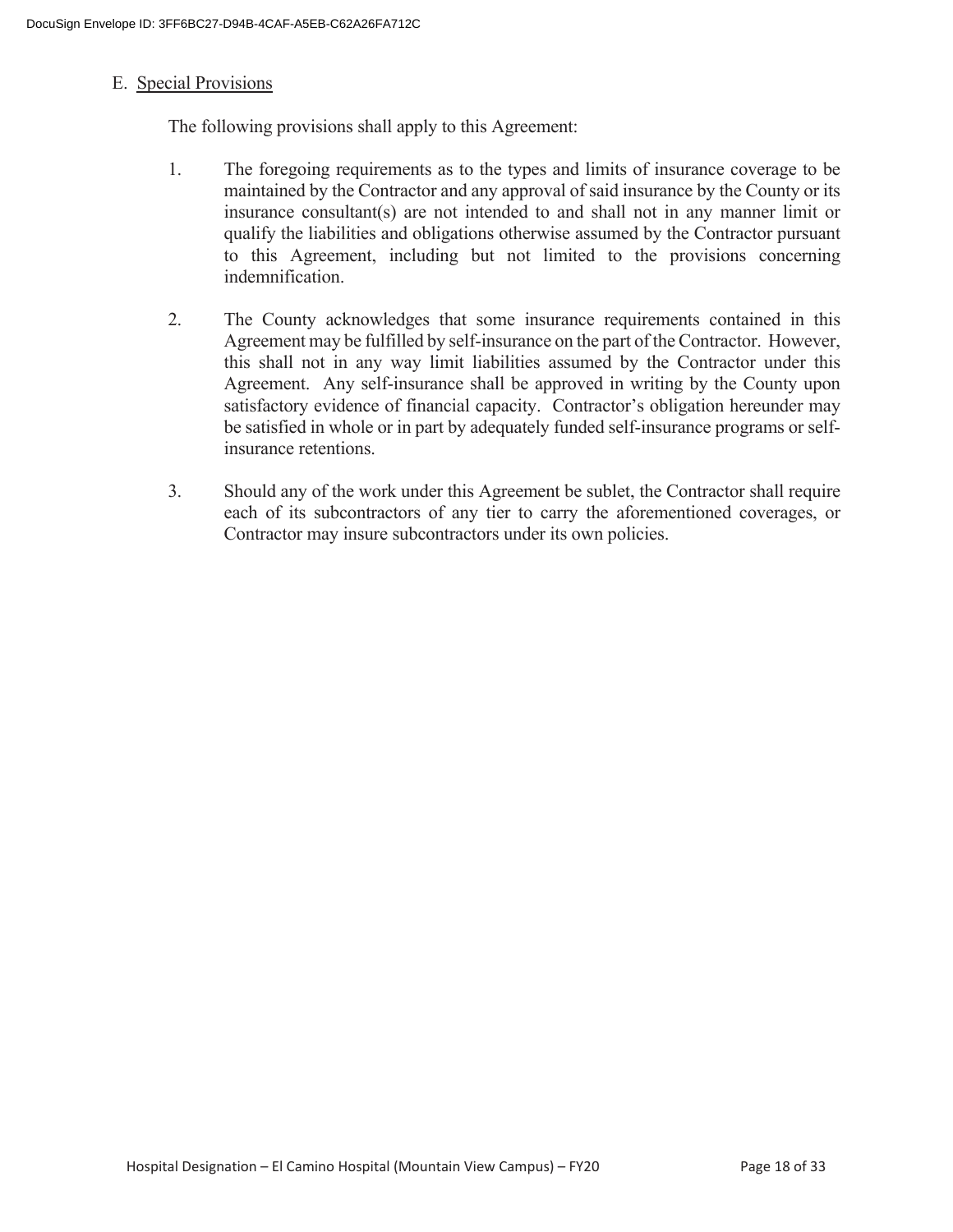## **ANNEX A**

## **DESIGNATION OF HOSPITAL AS A 9-1-1 EMS RECEIVING CENTER**

### 1. **DESIGNATION AS A 9-1-1 EMS RECEIVING CENTER**

Subject to the terms and conditions of this Annex and the Hospital Designation Agreement entered into by and between the parties, COUNTY hereby designates HOSPITAL as a 9-1-1 EMS Receiving Center, and HOSPITAL hereby accepts such designation.

### 2. **OBLIGATIONS OF HOSPITAL**

- A. HOSPITAL shall provide acute, emergency care to any patient that comes to the emergency department of HOPSITAL by ambulance as the result of a 9-1-1 call to the COUNTY's EMS system ("9-1-1 EMS patients"). HOSPITAL shall provide such care regardless of the patient's ability to pay physician and/or hospital fees. For the purpose of this Annex, the phrase "comes to the emergency department" shall have the same meaning as set forth in the Emergency Medical Treatment and Active Labor Act (42 U.S.C § 1395dd) and the regulations promulgated thereunder (EMTALA).
- B. HOSPITAL shall provide the EMS Agency, on a regular and ongoing basis and upon request, with documents that demonstrate HOSPITAL's compliance with EMS Agency policies and procedures and 9-1-1 EMS Receiving Center standards contained in this Annex.
- D. HOSPITAL agrees to use EMSystem (EMResource) or other COUNTY-approved hospital status and alerting system to manage hospital bypass and receive alerts from the Santa Clara County Emergency Medical Services System ("EMS System") at HOSPITAL's cost. COUNTY shall seek grant funding opportunities to fund this hospital status and alerting system.
- E. HOSPITAL shall be responsible for the cost of programming, maintaining, and replacing radio equipment used by the HOSPITAL to access the COUNTY EMS Communication System.
- F. If COUNTY EMS radios can not communicate unaided with County Communications within HOSPITAL's facility, HOSPITAL agrees to provide, at its own cost, COUNTYapproved radio that is bi-directional amplifier/passive antenna or other appropriate technologies to support the use of COUNTY EMS portable radios within the HOSPITAL's ED, administrative offices, and command center (or back up location).
- G. HOSPITAL shall endeavor, in good faith, to develop an agreement with COUNTY whereby HOSPITAL shall conduct Postmortem CT Examinations for selected deceased trauma patients in order to provide COUNTY with continuous quality improvement information.
- H. HOSPITAL shall participate in disaster and EMS surge planning and related drills, simulations, and exercises at least twice each calendar year. HOSPITAL may substitute a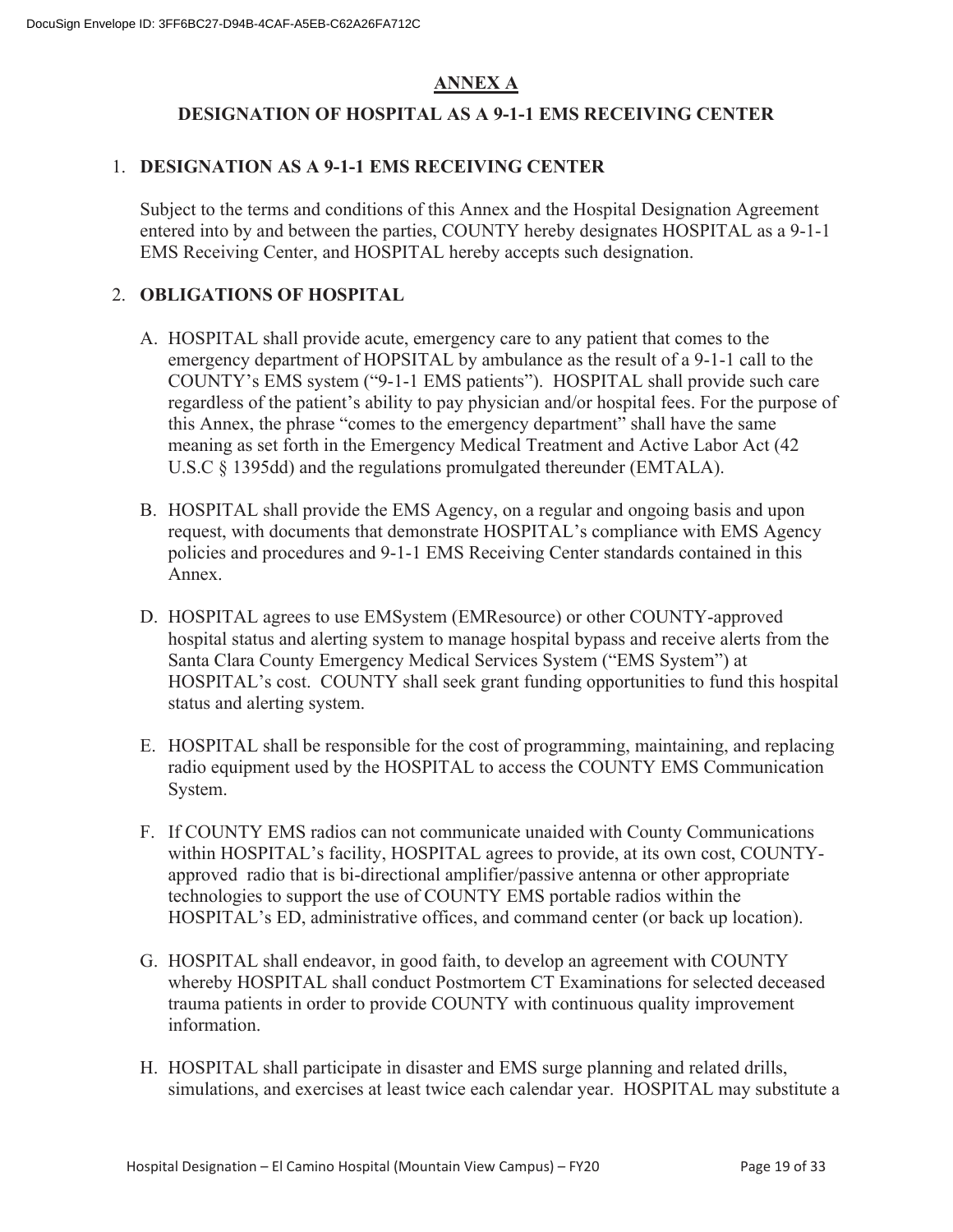response to an actual event if HOSPITAL completes and submits an After-Action Report to COUNTY. COUNTY may approve or reject such substitution in its sole and absolute discretion.

- A. HOSPITAL shall give notice to an EMS provider agency designated infection control officer and county health officer when it has been determined that a reportable communicable disease exposure has occurred involving EMS personnel of public or private EMS provider agencies as required by law.
- I. HOSPITAL agrees to execute and maintain multiple agreements with COUNTYpermitted ambulance service providers at the Basic Life Support (BLS)-EMT, Advanced Life Support (ALS)-Paramedic, and Critical Care Transport-Registered Nurse level to facilitate the immediate inter-facility transfer of patients when necessary;

## 3. **MEDICAL PERSONNEL AND STAFFING**

- A. Emergency Department Medical Director
	- 1. HOSPITAL shall employ and designate, either directly or through contract, an Emergency Department Medical Director (the "Medical Director"). The Medical Director shall possess the following minimum qualifications:
		- a. Board certified in Emergency Medicine (EM) through the American Board of Emergency Medicine (ABEM) (preferred) or the American Osteopathic Association (AOA).
		- b. Residency trained in Emergency Medicine, Internal Medicine, Pediatrics or Family Practice.
		- c. Be a member in good standing on HOSPITAL's Medical Staff.
	- 2. The Medical Director shall have the following responsibilities:
		- a. Oversee clinical care provided in the Emergency Department ("ED").
		- b. Implement policies and procedures, relative to caring for 9-1-1 EMS patients, in accordance with applicable federal, state and local law and applicable County policies and procedures.
		- c. Be responsible for providing qualified physician staffing for emergency medical services, 24 hours per day, seven days per week.
		- d. Attend at least 50% of the EMS Agency's regularly scheduled Prehospital Care System Quality Improvement Committee meetings and Medical Control Advisory Committee meetings. The Medical Director shall send a representative to any such meeting that he/she can not attend.
- B. EMS Liaison
	- 1. HOSPITAL shall employ and designate an EMS Liaison. The EMS Liaison shall have the following minimum qualifications:
		- a. Working knowledge of the EMS System.
		- b. Working knowledge of COUNTY's Prehospital Care Policy and clinical protocols.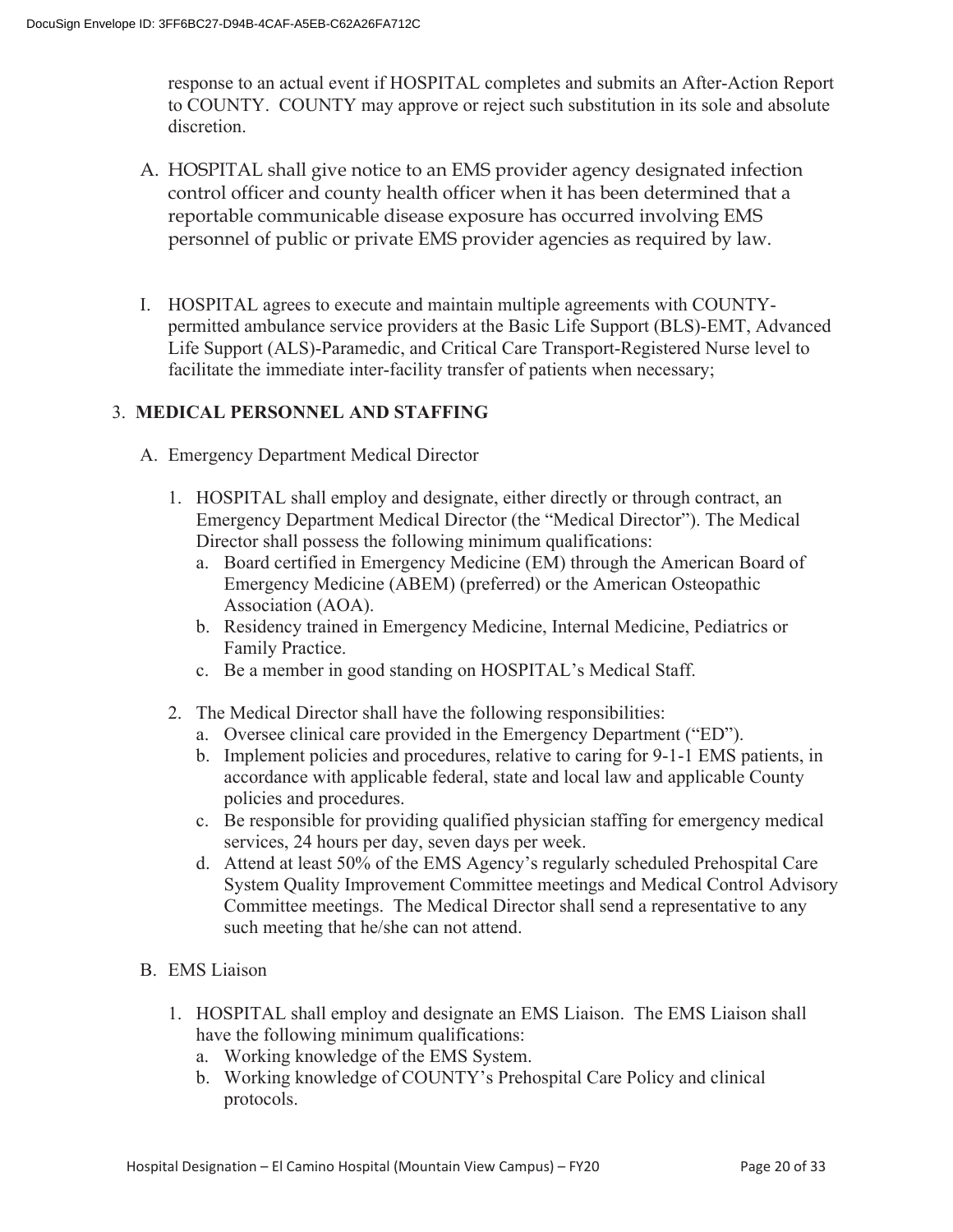- c. Ability to review and evaluate basic and advanced life support patient care provided by 9-1-1 EMS System.
- 2. The EMS Liaison shall have the following responsibilities:
	- a. Attend annual meeting of the EMS Agency regarding countywide changes to the EMS System.
	- b. Provide continuing education to hospital staff related to the COUNTY EMS. System, including information from the EMS Agency's annual meeting regarding countywide changes to the EMS System.
	- c. Provide 9-1-1 EMS patient outcome information to the COUNTY EMS Agency and ad-hoc reports when requested.
	- d. Serve as a liaison between the EMS Agency, other hospitals, and EMS service providers.
	- e. Attend, or assign a representative to attend, regularly scheduled meetings of the EMS Agency's Prehospital Care System Quality Improvement Committee, Prehospital Providers Advisory Committee, and Medical Control Advisory Committee.
	- f. Assure that Emergency Department personnel are trained to integrate with the EMS System and provide quality care to 9-1-1 EMS patients.
- C. HOSPITAL shall notify the EMS Agency within 10 working days of any staffing changes to the Medical Director or EMS Liaison positions.

## 4. **OBLIGATIONS OF THE COUNTY**

- A. On behalf of COUNTY, the Director of the EMS Agency shall serve as a single point of contract for all matters relative to this Annex. In case of an emergency when the Director of the EMS Agency cannot be reached, the EMS Duty Officer shall act as the primary contact.
- B. COUNTY shall provide and maintain a radio network for use by HOSPITAL and provide access to that network for HOSPITAL and EMS System communication.
- C. COUNTY, in collaboration with the HOSPITAL, may participate in research endeavors and other programs, including, but not limited to, pilot studies with the customary Institutional Review Board (IRB) policies.
- D. COUNTY, in accordance with Health and Safety Code section 1797.153, shall coordinate and authorize medical mutual aid through the authority of the Medical Health Operational Area Coordinator (MHOAC), as such term is defined in Health and Safety Code section 1797.153, subdivision (a).
- E. COUNTY shall develop and authorize EMS System policies and procedures and medical protocols consistent with California Code of Regulations, Title 22, Division 9. COUNTY shall prescribe standards for EMS System operations, structure, and processes consistent with applicable state and local laws and regulations, and local EMS System policies and procedures, as may be revised from time to time by COUNTY.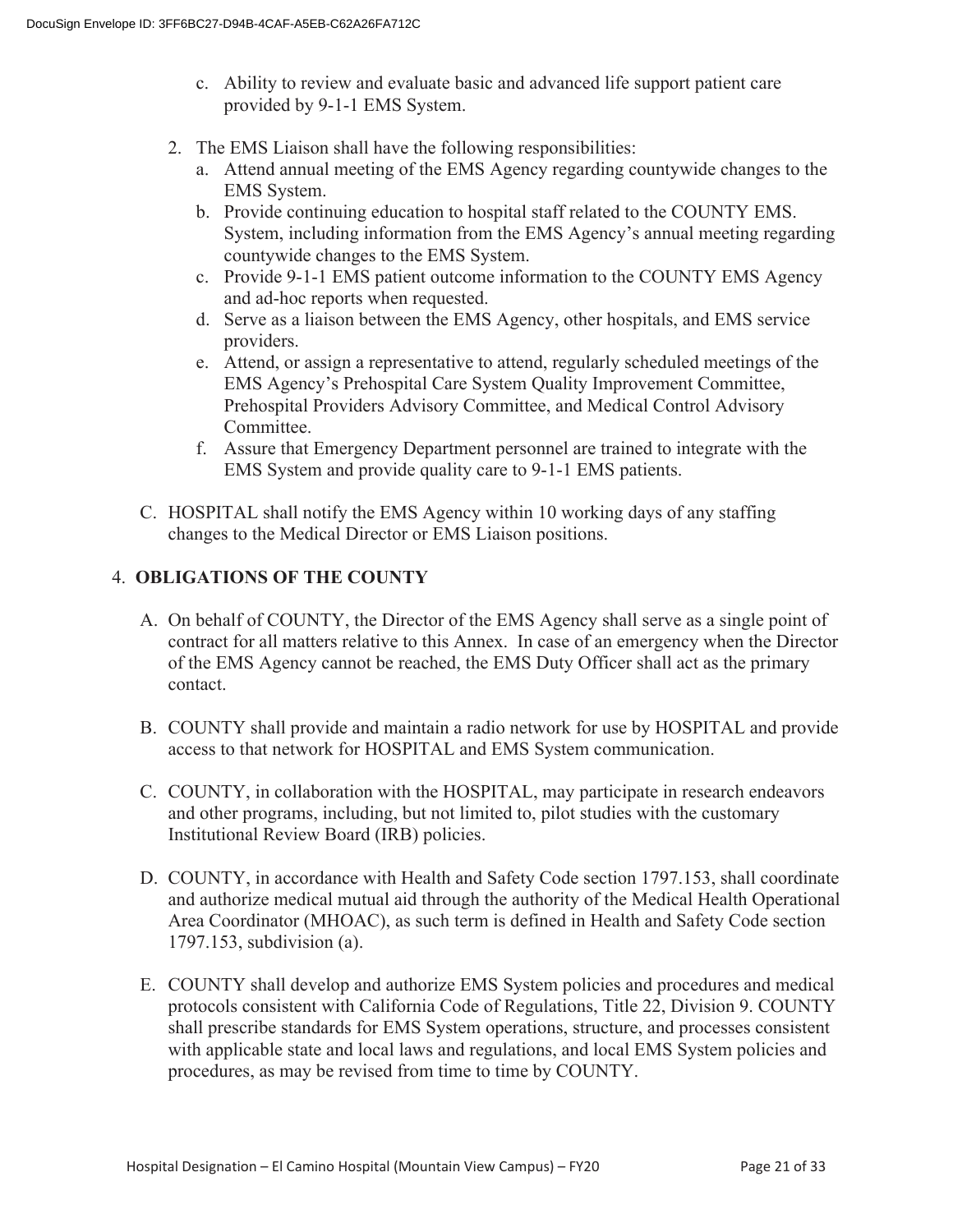F. COUNTY shall develop and implement a system-wide EMS Quality Improvement Plan (EQIP), consistent with California Code of Regulations, Title 22 Division 9, Chapter 12.

This Annex is entered into this 1st day of January, 2020 by the parties.

## **COUNTY OF SANTA CLARA HOSPITAL**

\_\_\_\_\_\_\_\_\_\_\_\_\_\_\_\_\_\_\_\_\_\_\_\_\_\_ \_\_\_\_\_\_\_\_\_\_\_\_\_\_\_\_\_\_\_\_\_\_\_\_\_\_\_\_ 2/11/2020

Interim Director of Procurement Chief Nursing Officer Procurement Department

-<br>DocuSigned by: 2/9/2020

Theresa G. Therilus Date Cheryl Reinking, RN, MS, NEA-BC Date

## **APPROVED AS TO FORM AND LEGALITY:**

-<br>DocuSianed by: 2/10/2020  $W$ esley Dodd  $Z/10/2020$ 

Wesley Dodd Date Deputy County Counsel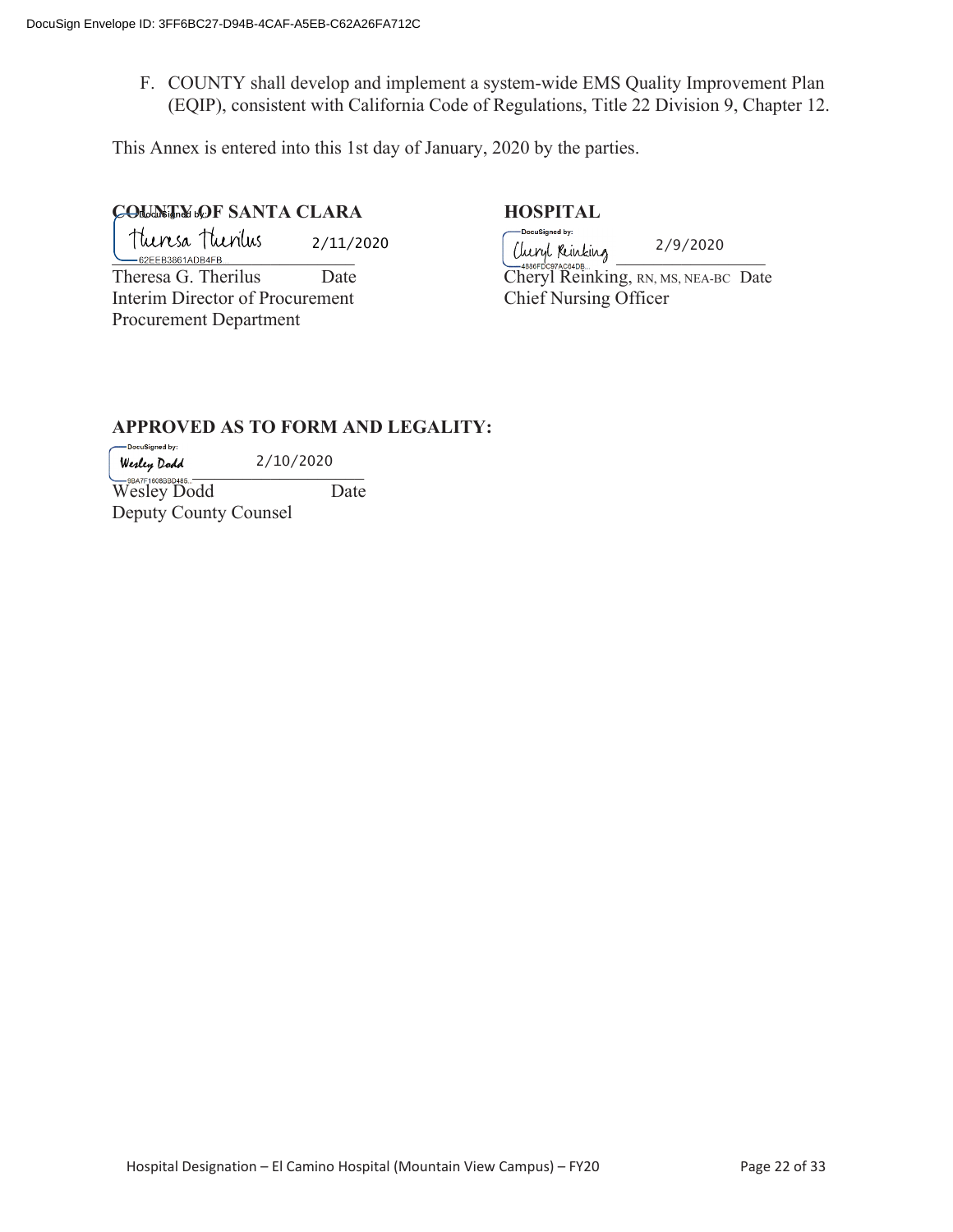## **ANNEX B**

#### **DESIGNATION OF HOSPITAL AS A STROKE CENTER**

#### 1. **DEFINITIONS**

For the purposes of this Annex:

- A. "Acute Stroke Ready Hospitals" or "Satellite Stroke Centers" means a hospital able to provide the minimum level of critical care services for stroke patients in the emergency department and are paired with one or more hospitals with higher-level stroke services.
- B. "Acute Stroke Victim" means a person evaluated by prehospital, physician, nursing or other clinical personnel according to the policies and procedures established by the EMS Agency, as may be amended from time to time, and been found to require Stroke Services.
- C. "Comprehensive Stroke Center" means a hospital with specific abilities to receive, diagnose and treat all stroke cases and provide the highest level of care for stroke patients. (1) meets Comprehensive Stroke Center Standards, (2) has been certified as a Comprehensive Stroke Center by the Joint Commission and (3) is designated by County as a Comprehensive Stroke Center.
- D. "Primary Stroke Center" means a hospital that treats acute stroke patients and identifies patients who may benefit from transfer to a higher level of care when clinically warranted. (1) meets Stroke Center Standards, (2) has been certified as a Primary Stroke Center by the Joint Commission and (3) is designated by COUNTY as a Primary Stroke Center.
- E. "Stroke Care" means emergency transport, triage, diagnostic evaluation, acute intervention and other acute care services for stroke patients that potentially require immediate medical or surgical intervention treatment, and may include education, primary prevention, acute intervention, acute subacute management, prevention of complications, secondary stroke prevention, and rehabilitative services.
- F. "Stroke Critical Care System" means a subspecialty care component of the EMS system developed by a local EMS agency. This critical care system links prehospital and hospital care to develop optimal treatment to the population of stroke patients.
- G. "Stroke Center Standards" means the standards applicable to stroke centers set forth in the EMS Agency's stroke system plan and EMS Agency policies and procedures, as may be amended from time to time.
- H. "Stroke Care System Quality Improvement Committee" means the multi-disciplinary peer-review committee which (1) is composed of representatives from Stroke Centers and other professionals designated by the EMS Agency, (2) audits the stroke care system, (3) makes recommendations for stroke care system improvements, and (3) functions in an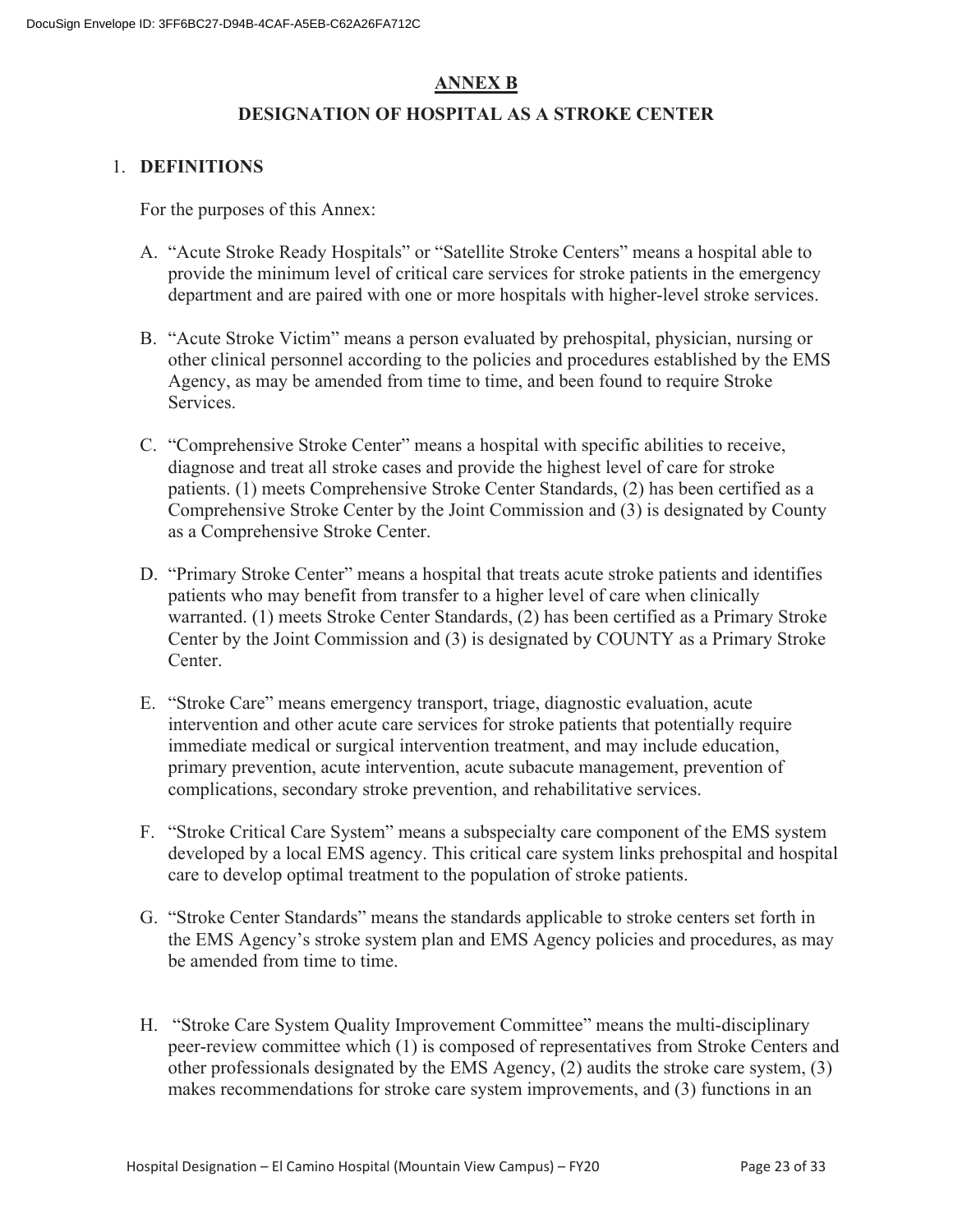advisory capacity on other stroke system issues. Committee members designated by the EMS Agency may include, but are not limited to, stroke medical directors, representatives from other local hospitals, radiologists, neurosurgeons, emergency medicine sub-specialists, stroke program managers, and representatives from ground and flight emergency services providers.

- I. "Stroke Services" means the customary and appropriate hospital and physician services provided by a Stroke Center to acute stroke patients, which, at a minimum, meet Stroke Center Standards.
- J. "Stroke Information System" means the computer information system maintained by each Stroke Center which captures the presentation, diagnostic, treatment and outcome data sets required by the Joint Commission and the Stroke Center Standards.
- K. "Telehealth" means the mode of delivering health care services and public health via information and communication technologies to facilitate the diagnosis, consultation, treatment, education, care management, and self-management of patient's health care while the patient is at the originating site and the health care provider is at a distant site.
- L. "Thrombectomy- Capable Stroke Center" means a primary stroke center with the ability to perform mechanical thrombectomy for the ischemic stroke patient when clinically warranted.

## 2. **DESIGNATION AS A STROKE CENTER**

Subject to the terms and conditions of this Annex and the Hospital Designation Agreement entered into by and between the parties, COUNTY hereby designates HOSPITAL as a Stroke Center, and HOSPITAL hereby accepts such designation.

## 3. **OBLIGATIONS OF HOSPITAL**

- B. HOSPITAL shall provide Stroke Services to any Acute Stroke Victim that comes to the emergency department of HOSPITAL, regardless of the Acute Stroke Victim's ability to pay physician fees and/or hospital costs. For the purpose of this Annex, the phrase "comes to the emergency department" shall have the same meaning as set forth in the Emergency Medical Treatment and Active Labor Act (42 U.S.C § 1395dd) and the regulations promulgated thereunder (EMTALA).
- C. HOSPITAL shall comply with Stroke Center Standards and the Joint Commission Primary Stroke Center Standards. HOSPITAL shall monitor compliance with Stroke Center Standards on a regular and ongoing basis. Documentation of such efforts shall be available to the EMS Agency upon request.
- D. HOSPITAL shall continuously maintain current certification as a Primary and/or Comprehensive Stroke Center by the Joint Commission. HOSPITAL shall provide the EMS Agency with a copy of the certificate issued by Joint Commission within thirty (30) days of receipt of the certificate; and shall provide the EMS Agency with evidence of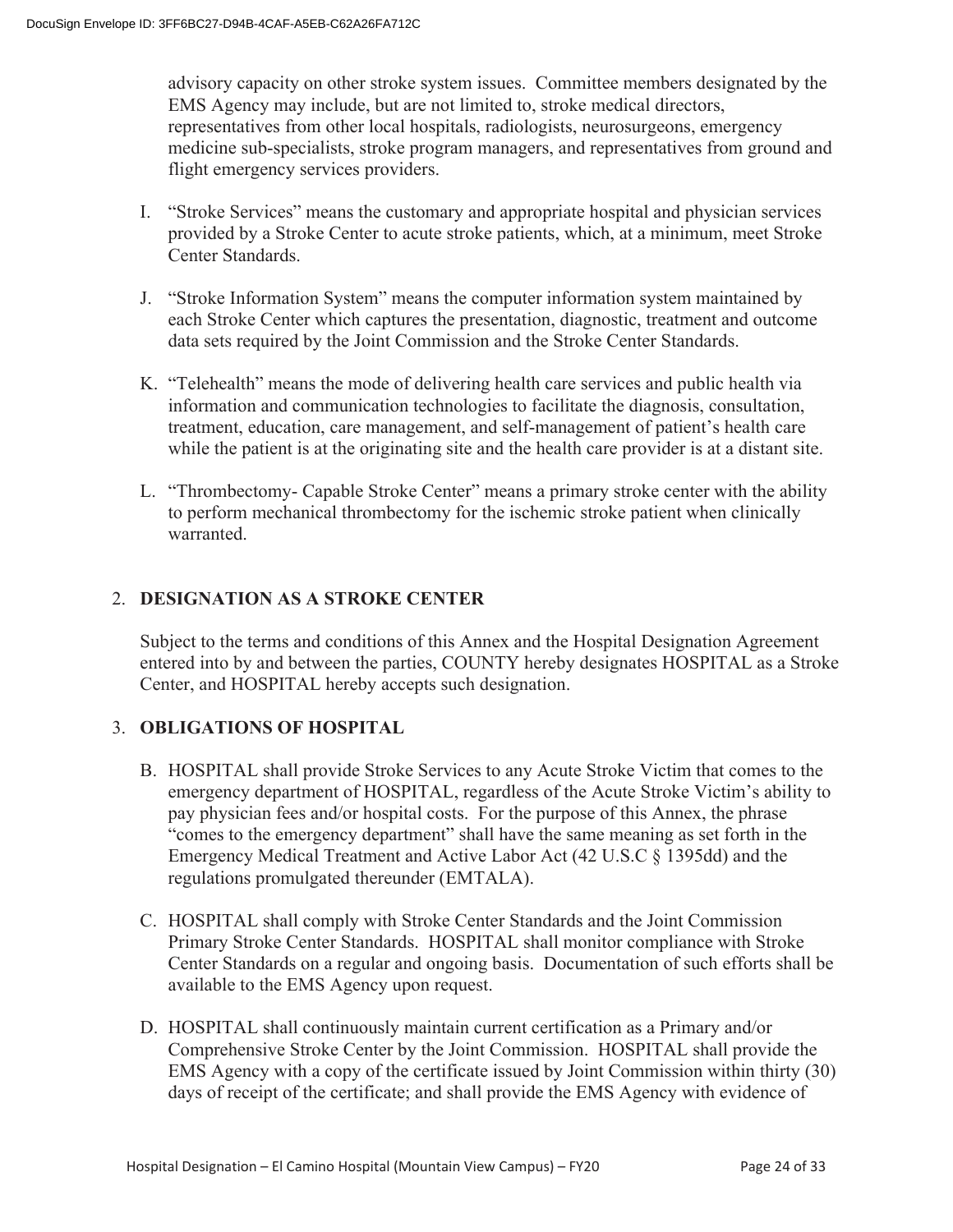continuing Joint Commission certification as a Primary and/or Comprehensive Stroke Center not less than thirty (30) days prior to the expiration of the current certificate.

- E. HOSPITAL shall notify the EMS Agency, in writing, within twenty-four (24) hours of any failure to meet Stroke Center Standards and take corrective action within a reasonable period of time to correct the failure.
- F. HOSPITAL shall maintain a designated telephone number to facilitate rapid access to an on-site physician for consultation with community physicians and other providers regarding care and transfer of Acute Stroke Victims.
- G. HOSPITAL shall actively and cooperatively participate as a member of the Stroke Care System Quality Improvement Committee, and such other related committees that may, from time to time, be named and organized by the EMS Agency.
- H. HOSPITAL shall maintain a Stroke Information System and submit Stroke Information System data to EMS Agency from AHA GWTG or equivalent (i) no less than quarterly and (ii) anytime upon request by the EMS Agency. HOSPITAL shall, at a minimum, collect and maintain the data specified in the Stroke Receiving Center Standards unless additional data points are adopted by the Stroke Care System Quality Improvement Committee.

## 4. **OBLIGATIONS OF THE EMS AGENCY**

- A. The EMS Agency will provide, or cause to be provided to HOSPITAL and/or the Stroke Care System Quality Improvement Committee, prehospital system data related to stroke care.
- B. The EMS Agency, in collaboration with the Stroke Care System Quality Improvement Committee, will strive to optimize the overall effectiveness of the Stroke Care System and its individual components through the development of performance measures for each component and for the system function as a whole (both process and outcomes measures) and by employing continuous quality improvement strategies and collaboration with stakeholders.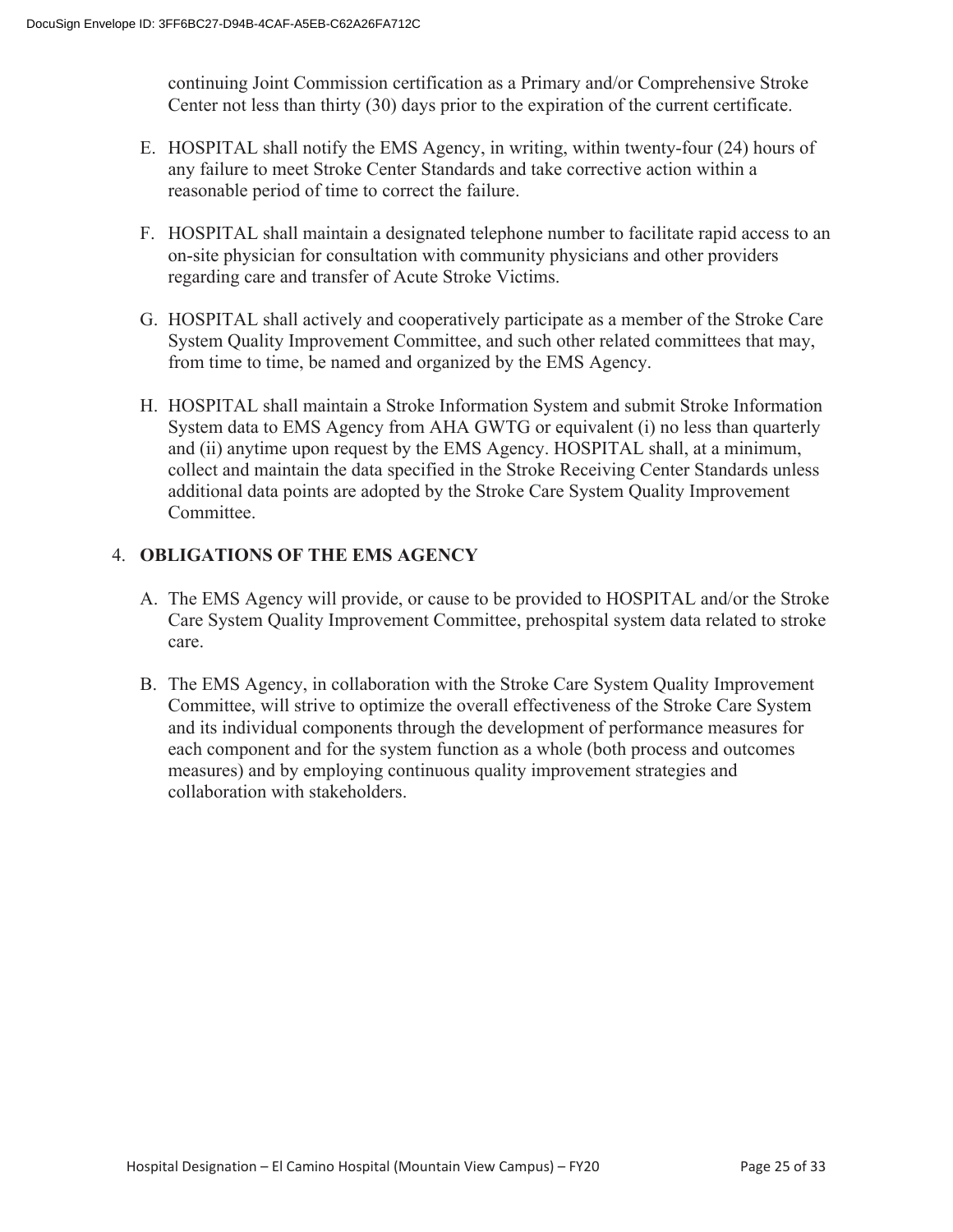This Annex is entered into this 1st day of January, 2020 by the parties.

# **COUNTY OF SANTA CLARA HOSPITAL**

 $\frac{1}{2}$  =  $\frac{1}{2}$  =  $\frac{1}{2}$  =  $\frac{1}{2}$  =  $\frac{1}{2}$  =  $\frac{1}{2}$  =  $\frac{1}{2}$  =  $\frac{1}{2}$  =  $\frac{1}{2}$  =  $\frac{1}{2}$  =  $\frac{1}{2}$  =  $\frac{1}{2}$  =  $\frac{1}{2}$  =  $\frac{1}{2}$  =  $\frac{1}{2}$  =  $\frac{1}{2}$  =  $\frac{1}{2}$  =  $\frac{1}{2}$  =  $\frac{1$ 2/11/2020

Interim Director of Procurement Chief Nursing Officer Procurement Department

DocuSigned by: 2/9/2020

Theresa G. Therilus Date Cheryl Reinking, RN, MS, NEA-BC Date

#### **APPROVED AS TO FORM AND LEGALITY:**

-DocuSigned by:

 $W$ esley Dodd  $L/L0/L020$ 2/10/2020

Wesley Dodd Date Deputy County Counsel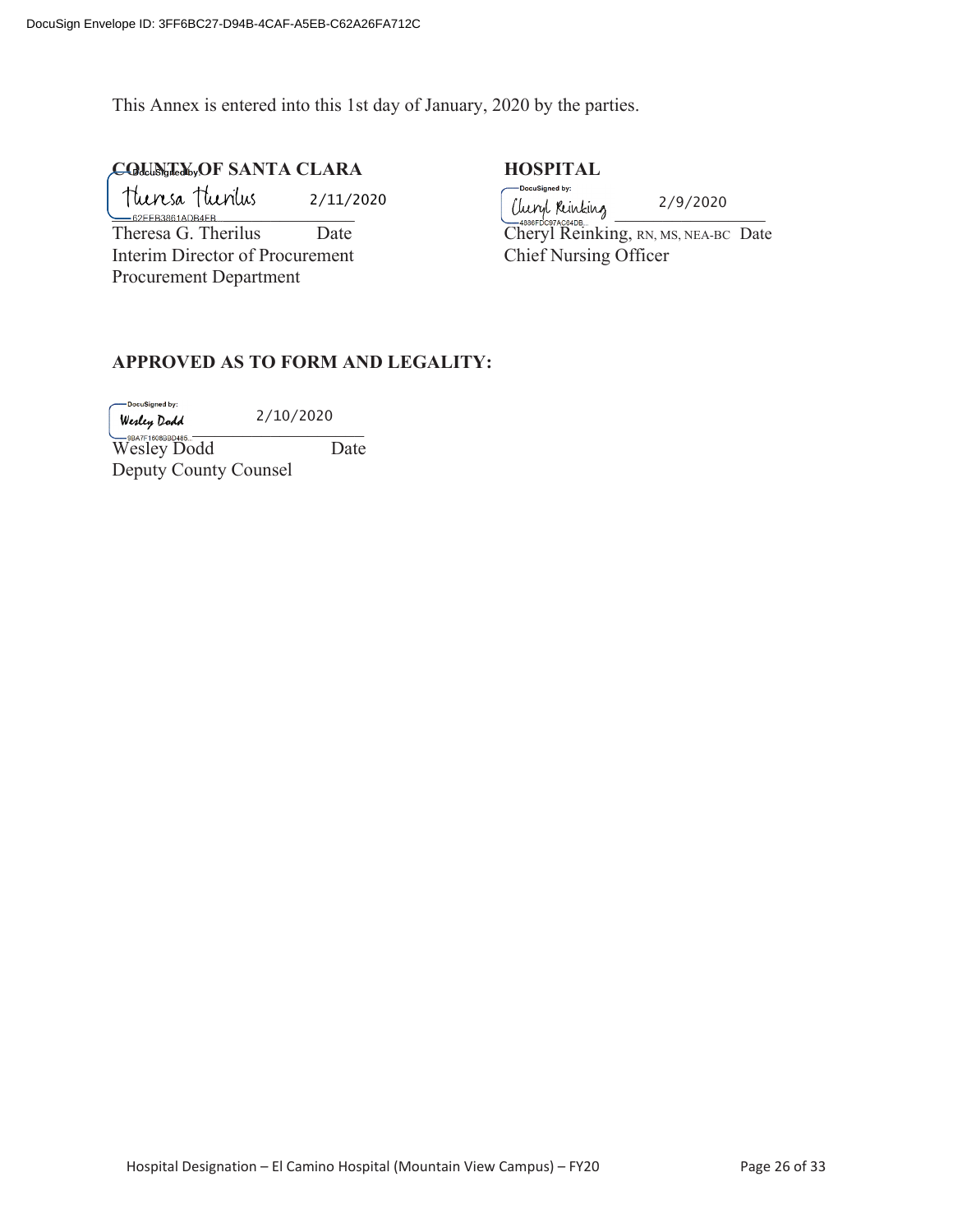## **ANNEX C**

# **DESIGNATION OF HOSPITAL AS AN ST ELEVATION MYOCARDIAL INFARCTION RECEIVING CENTER**

## **1. DEFINITIONS**

For the purposes of this Annex:

- A. "Cardiac Audit Committee" means the multi-disciplinary peer-review committee, composed of representatives from the STEMI Receiving Centers and other professionals designated by the EMS Agency, which audits the STEMI Care System makes recommendations for system improvements, and functions in an advisory capacity on other STEMI Care System issues. Committee members designated by the EMS Agency may include, but are not limited to, STEMI Receiving Center medical directors and program managers, representatives from other local hospitals, interventional and non-interventional cardiologists, emergency medicine sub-specialists, and representatives from ground and flight emergency services providers.
- B. "Immediately Available" means:
	- a) Unencumbered by conflict duties or responsibilities;
	- b) Responding without delay upon receiving notification; and
	- c) Being physically available to the specified area of the hospital when the patient is delivered in accordance with local EMS agency policies and procedures.
- C. "Percutaneous Coronary Intervention" or "PCI" means a procedure used to open or widen a narrowed or blocked coronary artery to restore blood flow supplying the heart, usually done on an emergency basis for a STEMI patient.
- D. "ST- Elevation Myocardial Infarction" or "STEMI" means a clinical syndrome defined by symptoms of myocardial infarction in association with ST-segment elevation on Electrocardiogram (ECG).
- E. "STEMI Care System" means an integrated prehospital and hospital program that is intended to direct patients with field identified ST Segment Elevation Myocardial Infarction directly to hospitals with specialized capabilities to promptly treat these patients.
- F. "STEMI Critical Care System" means a critical care component of the EMS system developed by a local EMS agency that links prehospital and hospital care to deliver treatment to STEMI patients.
- G. "STEMI Patient" means a patient with symptoms of myocardial infarction in association with ST-Segment Elevation in an ECG.
- H. "STEMI Program" means and organizational component of the hospital specializing in the care of STEMI patients.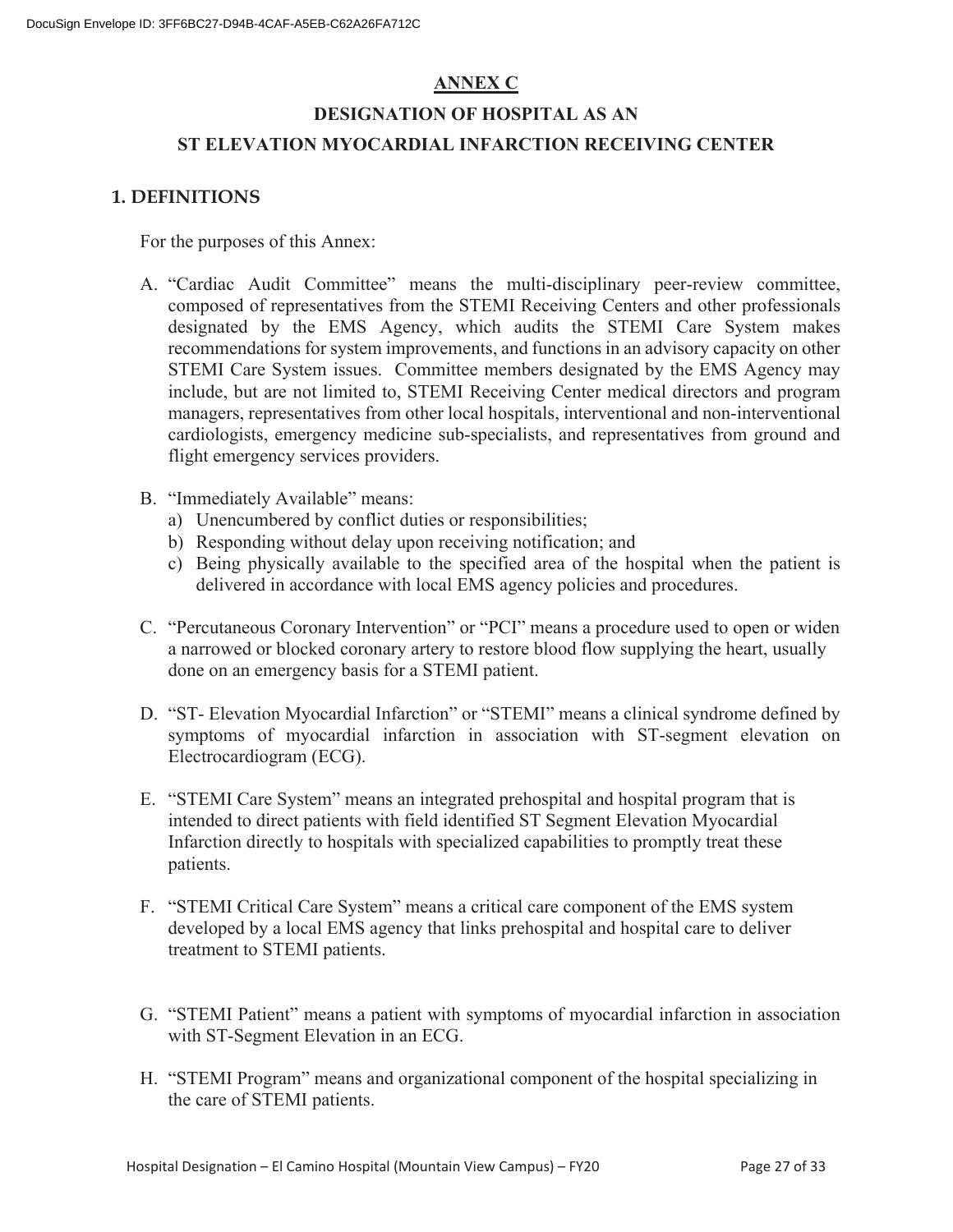- I. "STEMI Receiving Center" or "SRC" means a licensed general acute care facility meeting STEMI Receiving Center Standards, which has been designated as a STEMI Receiving Center by COUNTY.
- J. "STEMI Information System" means the computer information system maintained by each STEMI Receiving Center which captures the presentation, diagnostic, treatment and outcome data sets required by COUNTY and the STEMI Receiving Center Standards.
- K. "STEMI Receiving Center Standards" means the standards applicable to STEMI Receiving Centers set forth in Attachment A of this Annex, the EMS Agency's Comprehensive Cardiac Care System plan, and EMS Agency policies and procedures, as may be amended from time to time. A copy of the plan and the EMS Agency polices and procedures will be provided to the SRC's.

### 2. **DESIGNATION AS A STEMI RECEIVING CENTER**

Subject to the terms and conditions of this Annex and the Hospital Designation Agreement entered into by and between the parties, COUNTY hereby designates HOSPITAL as a STEMI Receiving Center, and HOSPITAL hereby accepts such designation.

### 3. **OBLIGATIONS OF HOSPITAL**

- A. HOSPITAL shall provide STEMI Receiving Center Services to any STEMI Patient that comes to the emergency department of HOSPITAL, regardless of the STEMI Patient's ability to pay physician fees and/or hospital costs. For the purpose of this Annex, the phrase "comes to the emergency department" shall have the same meaning as set forth in the Emergency Medical Treatment and Active Labor Act (42 U.S.C § 1395dd) and the regulations promulgated thereunder (EMTALA).
- B. HOSPITAL shall comply with STEMI Receiving Center Standards described in Attachment 1, which is attached and incorporated into this Annex. HOSPITAL shall monitor compliance with STEMI Receiving Center Standards on a regular and ongoing basis. Documentation of such efforts shall be made available to the EMS Agency upon request.
- C. HOSPITAL shall notify the EMS Agency, in writing, within twenty-four (24) hours of any failure to meet STEMI Receiving Center Standards and take corrective action within a reasonable period of time to correct the failure.
- D. HOSPITAL shall maintain a designated telephone number to facilitate rapid access to an on-site physician for consultation with community physicians and other providers regarding care and transfer of STEMI Patients.
- E. HOSPITAL shall actively and cooperatively participate as a member of the Cardiac Audit Committee, and such other related committees that may, from time to time, be named and organized by the EMS Agency.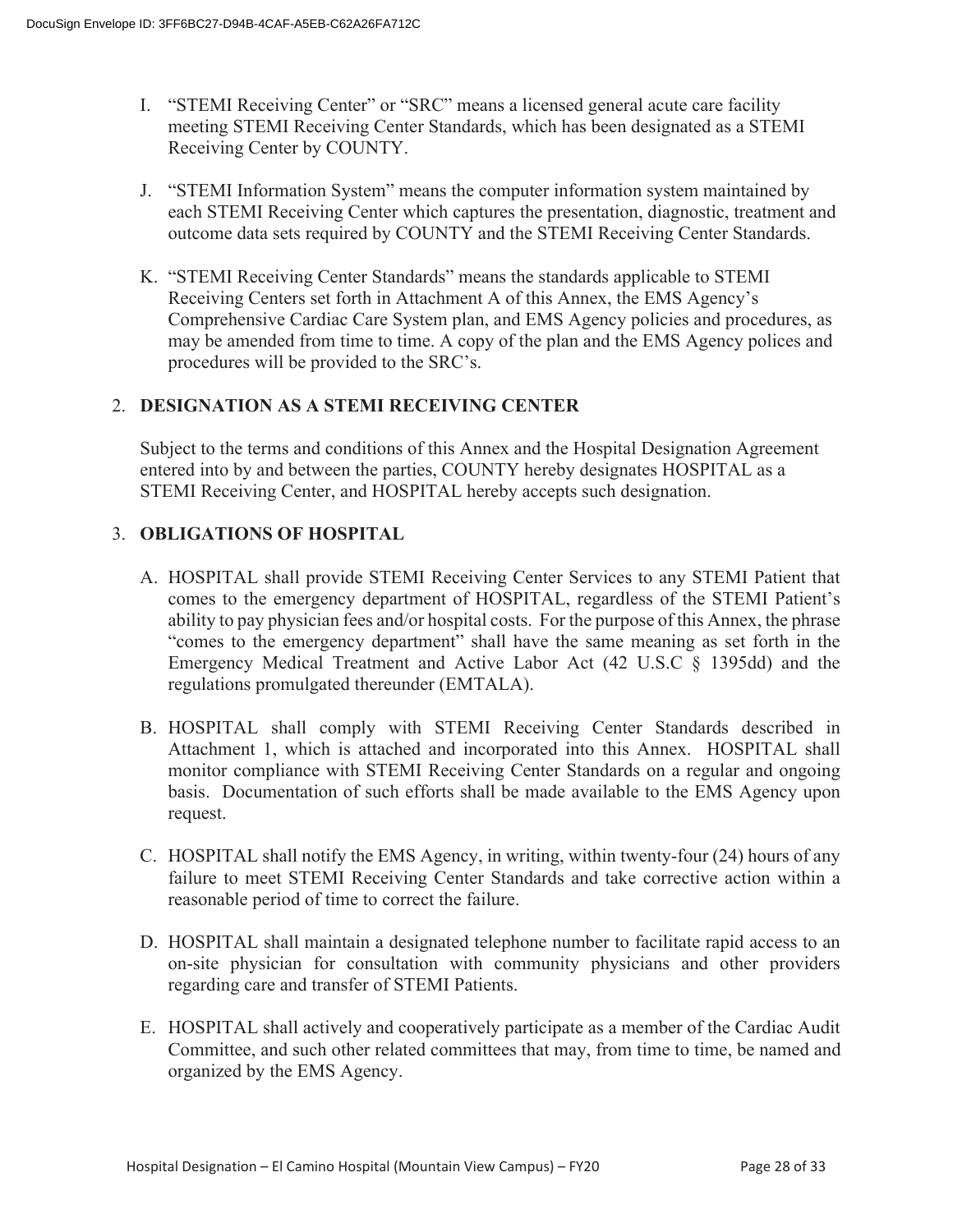F. HOSPITAL shall maintain a STEMI Information System and submit STEMI Information System data to EMS Agency from AHA ACTION Registry or equivalent (i) no less than quarterly and (ii) anytime upon request by the EMS Agency. HOSPITAL shall, at a minimum, collect and maintain the data specified in the STEMI Receiving Center Standards unless additional data points are adopted by the Cardiac Audit Committee.

#### 4. **OBLIGATIONS OF THE EMS AGENCY**

- A. The EMS Agency will provide, or cause to be provided to HOSPITAL and/or the Cardiac Audit Committee, prehospital system data related to STEMI care.
- B. The EMS Agency will strive to optimize the overall effectiveness of the Comprehensive Cardiac Care System and its individual components through the development of performance measures for each component and for the system function as a whole (both process and outcomes measures) and by employing continuous quality improvement strategies and collaboration with stakeholders.

This Annex is entered into this 1st day of January, 2020 by the parties.

## **COUNTY OF SANTA CLARA HOSPITAL**

-DocuSigned by:  $\mathbb{Z}^3$ 2/11/2020C/II/2020 (Uuryl Kunking 2/9/2020) Interim Director of Procurement Chief Nursing Officer

Procurement Department

-DocuSianed by:

2/9/2020

Theresa G. Therilus Date Date Cheryl Reinking, RN, MS, NEA-BC Date

## **APPROVED AS TO FORM AND LEGALITY:**

DocuSianed by:

Wesley Dodd<br>— OBAZE1608BBD185 2/10/2020

Wesley Dodd Date Deputy County Counsel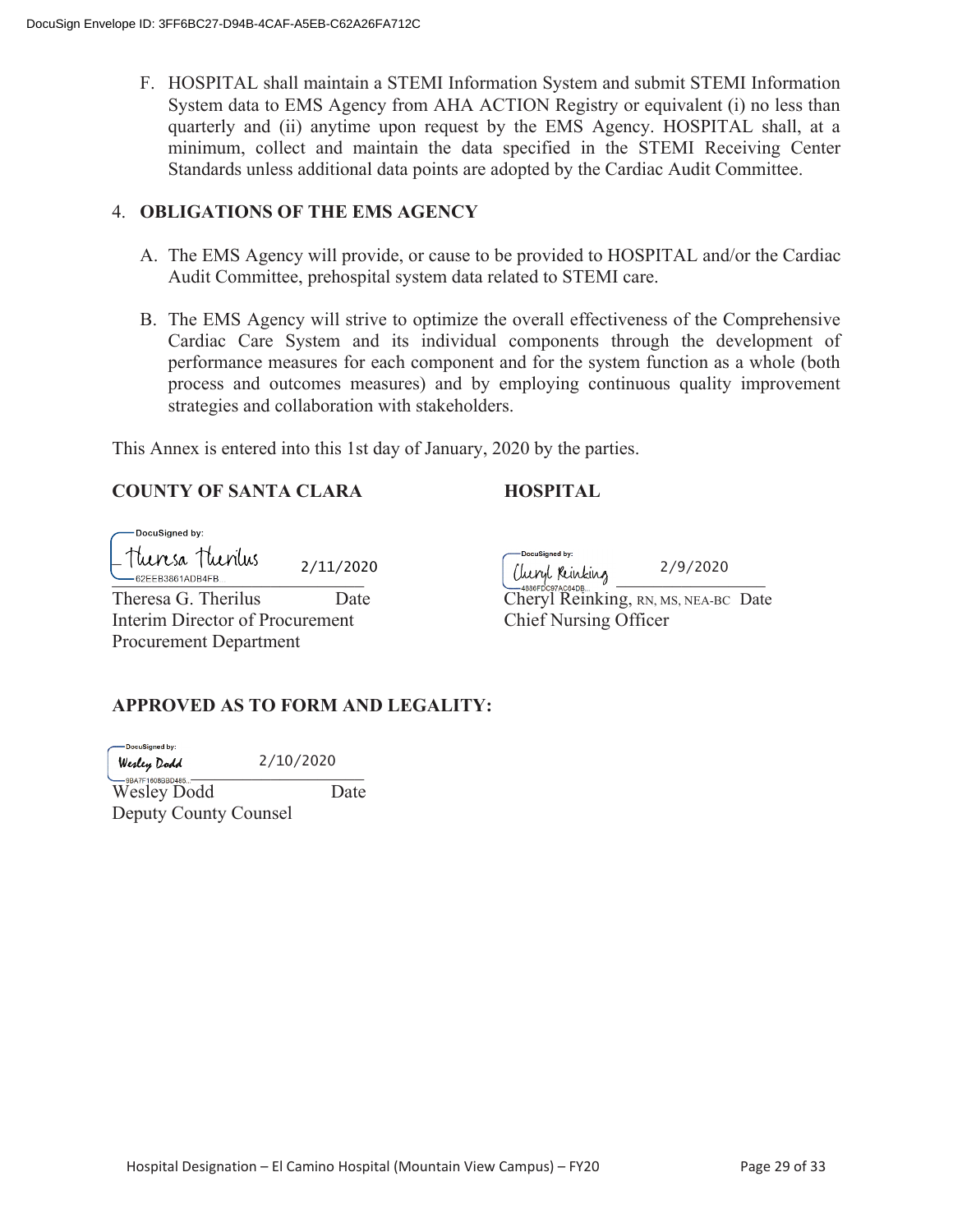## Attachment 1 to Annex C STEMI RECEIVING CENTER STANDARDS

## **INTRODUCTION**

These standards were developed to ensure that patients transported by the 9-1-1 system in Santa Clara County who exhibit an ST Elevation Myocardial Infarction (STEMI) pattern on a Prehospital obtained 12-Lead electrocardiogram (EKG) are transported to a hospital appropriate to their needs. With the initiation of 12-Lead EKG by paramedics and rapid transport to a STEMI Receiving Center (SRC), patients with STEMI's will receive an earlier definitive diagnosis and treatment resulting in improved outcomes.

### **ACKNOWLEDGEMENTS**

The input of all the members of the Comprehensive Cardiac Care Task Force in Santa Clara County was essential for the development of these standards. The Task force consisted of cardiologists representing all of the hospitals in Santa Clara County, Nurse Management representation for all of the Emergency Departments, representation from the cardiac catheterization labs, representatives from the EMS Agency, representatives from the American Heart Association as well as representation from the Hospital Council of Northern and Central California.

### **DEFINITIONS**

"STEMI" means a type of myocardial infarction, acute in nature, that generates an ST segment elevation on the 12-lead EKG.

"STEMI Receiving Center" or "SRC" means a licensed general acute care hospital with (1) a special permit for a cardiac catheterization laboratory and cardiovascular surgery from the California State Department of Health Services, (2) designation as an SRC by the County of Santa Clara, and (3) certification by the Joint Commission.

"Percutaneous Coronary Intervention" and "PCI" mean a broad group of techniques used for the diagnosis and treatment of patients with STEMI.

"TIMI Grade III Flow" means the Thrombolytics In Myocardial Ischemia (TIMI) Scale which defines flow rate through an opened artery-grade III is unimpeded flow.

## **GENERAL SRC REQUIREMENTS**

- A. Hospital Licenses
	- 1. Currently recognized as a Santa Clara County Receiving Facility
	- 2. Special permit for a Cardiac Catheterization Laboratory from the California State Department of Health Services (DHS)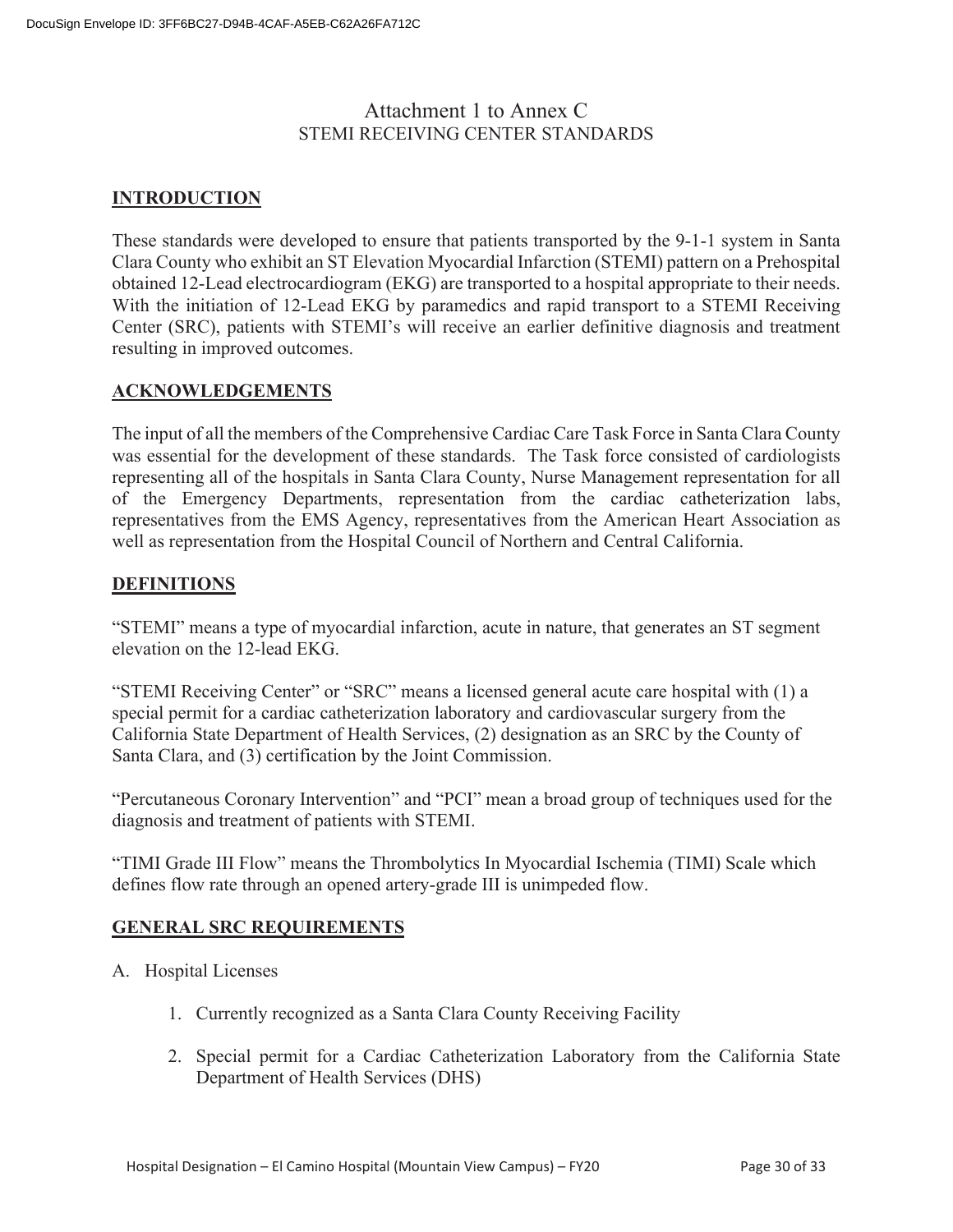- 3. Holds a special permit issued by DHS for Cardiovascular Surgery Service or has established current transfer agreements with a hospital or hospitals holding such a special permit.
- B. Hospital Capabilities
	- 1. An Intra Aortic Balloon Pump shall be available on site 24 hours per day/7 days per week with a person capable of operating this equipment.
	- 2. Cardiac Catheterization Laboratory operable 24 hours/day, 7 days/ week.
- C. Personnel
	- 1. SRC Medical Director

The SRC shall designate a medical director for the STEMI program who shall be a physician certified by the American Board of Internal Medicine (ABIM) with current ABIM sub-specialty certification in Cardiovascular Disease and Interventional Cardiology, who will ensure compliance with these SRC standards and perform ongoing Quality Improvement (QI) as part of the hospital and system QI Program.

The SRC Medical Director must be a credentialed member of the medical staff with PCI privileges.

2. SRC Program Manager

The SRC shall designate a program manager for the STEMI program who shall be a registered nurse with experience in Emergency Medicine or Cardiovascular Care, who shall assist the SRC Medical Director to ensure compliance with these SRC standards and the QI program.

3. Cardiovascular Lab Coordinator

The SRC shall have a Cardiovascular Lab Coordinator who shall assist the SRC Medical Director and the SRC Program Manager to ensure compliance with these SRC Standards and the QI Program.

4. Physician Consultants

The SRC shall maintain a daily roster of the following on-call physicians who must be promptly available when a STEMI patient presents to the hospital:

a. Interventional Cardiologists-with privileges for PCI and credentialed by the hospital in accordance with the American College of Cardiology/American Heart Association national standards.

The SRC will submit a list of Cardiologists with Active PCI privileges to the EMS Agency annually.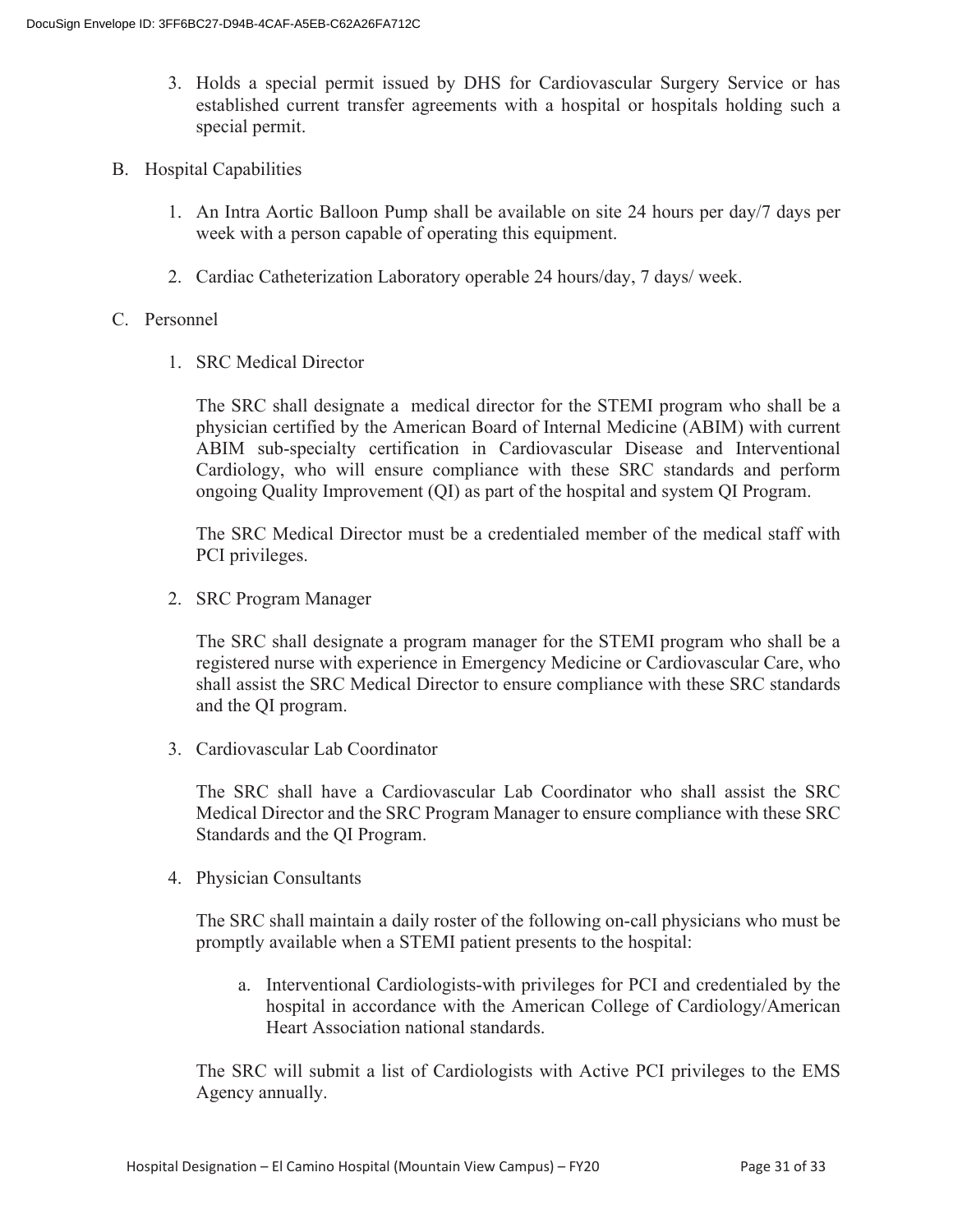- D. Clinical Performance Standards
	- 1. Cardiac Catheterization Laboratory Standards

The SRC Cardiac Catheterization Lab shall demonstrate evidence of performance of at least 200 PCI procedures annually.

2. Interventional Cardiologist Standards

 Each interventional cardiologist shall perform a minimum average of 75 or more PCI procedures per year.

 It is desirable but not required that each interventional cardiologist shall have an average of 11 STEMI cases per year.

 There shall be a mentorship program available for those individual practitioners who do not meet the performance standard of 75 cases per year.

E. Clinical Process Performance Standard

Each SRC shall demonstrate Door to Balloon inflation time of 90 minutes or less in 75% of their cases.

The overall goal of the STEMI Care System in Santa Clara County is to achieve first medical contact (Performance of the prehospital 12 Lead EKG) to balloon inflation of <90 minutes in 75% of all cases.

F. Policies

Internal policies shall be developed for the following:

- 1. Criteria for patients to receive emergent angiography or emergent fibrinolysis based on physician decisions for individual patients.
- 2. Goals to Primary PCI (medical contact to balloon inflation time)
- G. Data Collection
	- 1. Each SRC shall maintain a STEMI Information System and submit STEMI Information System data to EMS Agency on a regular basis, as requested by the EMS Agency. The SRC shall collect and submit data points that have been adopted by the Cardiac Care System Quality Improvement Committee.
- H. Quality Improvement- Prehospital patients
	- 1. An SRC QI program shall be established to review and collect outcome data to be